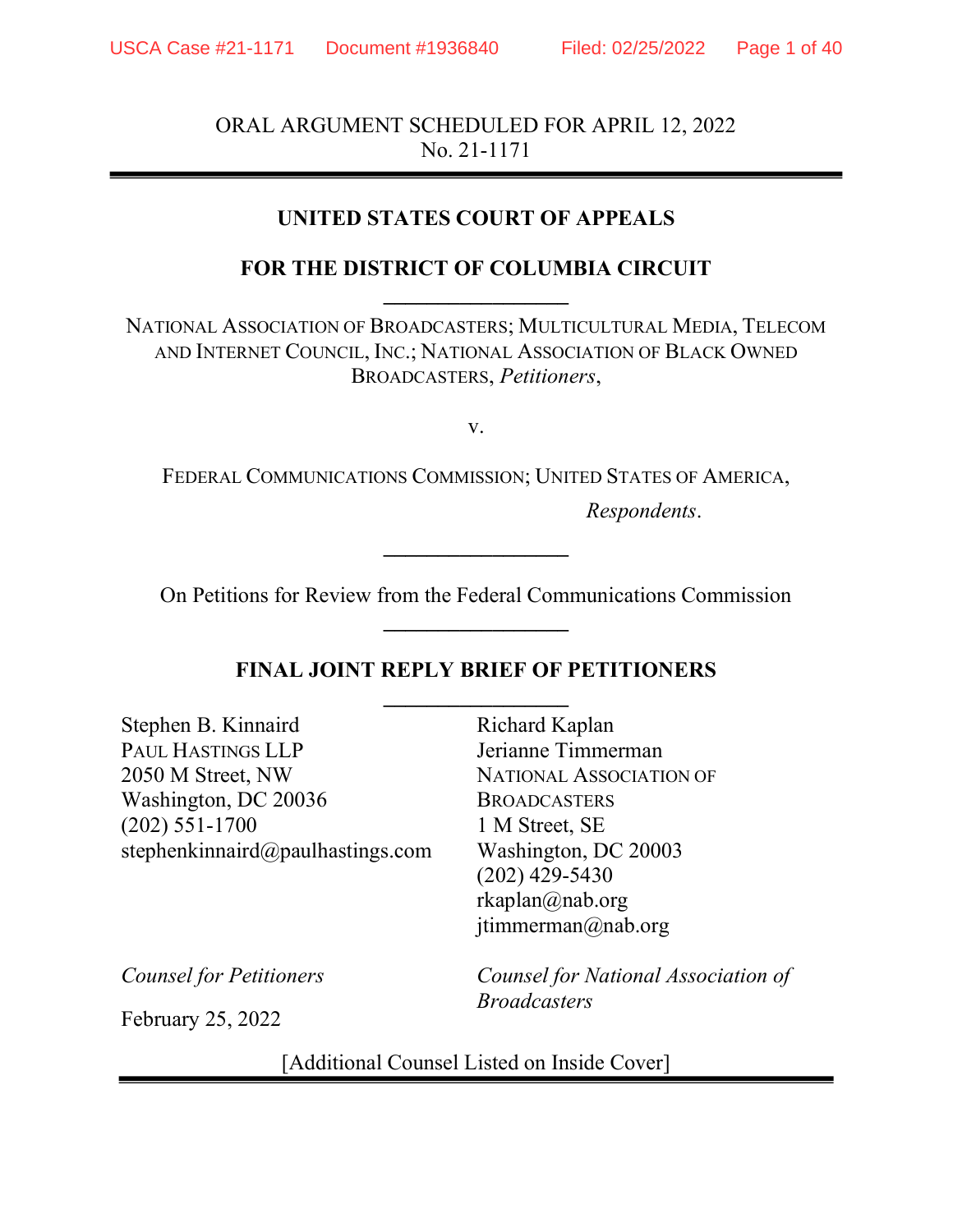Robert E. Branson David Honig MULTICULTURAL MEDIA, TELECOM AND INTERNET COUNCIL, INC. 1250 Connecticut Avenue, NW 7th Floor Washington, DC 20036 (202) 261-6543 rbranson@mmtconline.org dhonig@mmtconline.org

Counsel for Multicultural Media, Telecom and Internet Council, Inc.

James Winston NATIONAL ASSOCIATION OF BLACK OWNED BROADCASTERS 1250 Connecticut Avenue, NW Suite 700 Washington, DC 20036 (202) 463-8970 jwinston@nabob.org

Counsel for National Association of Black Owned Broadcasters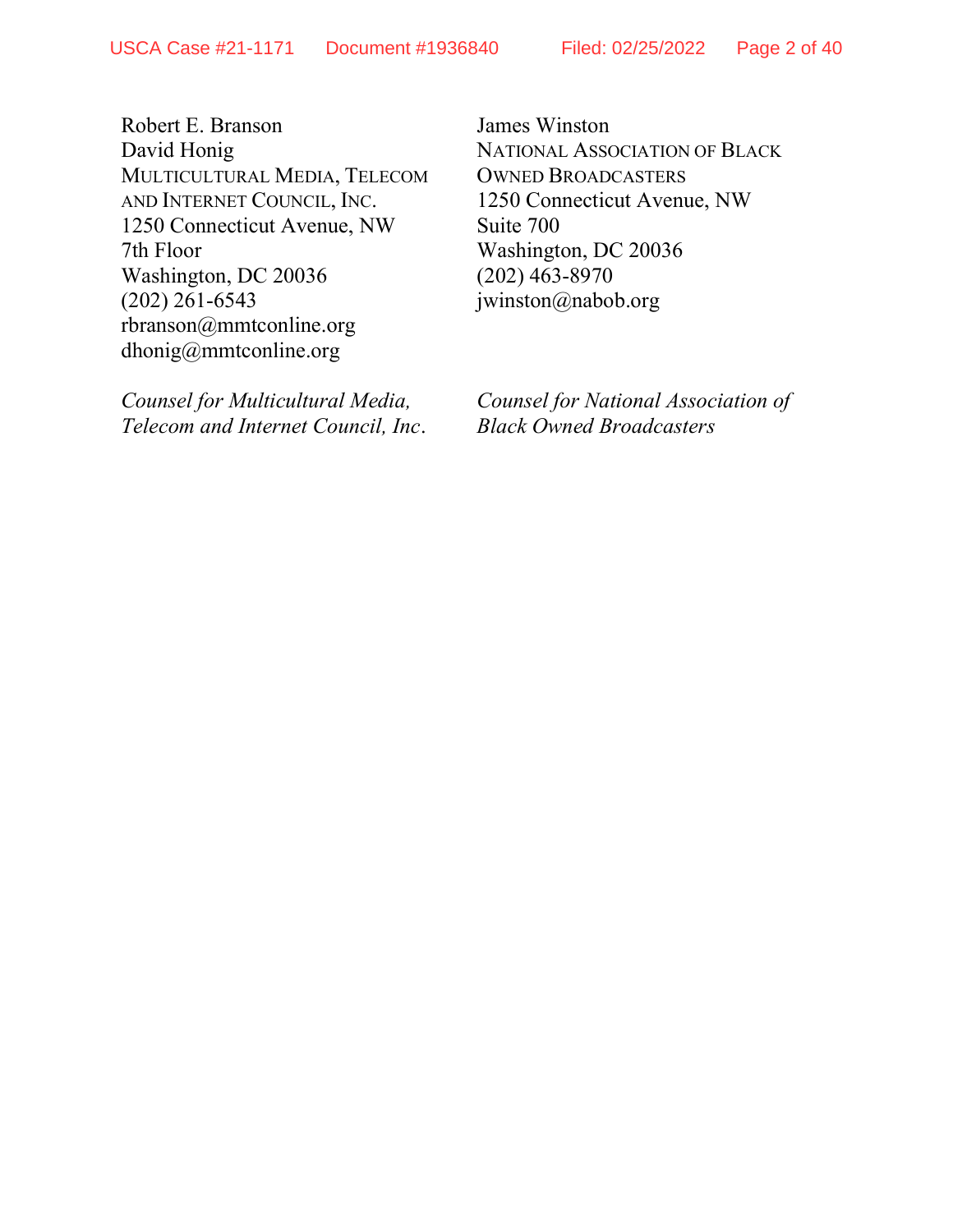# TABLE OF CONTENTS

# Page

| $\mathbf{I}$ . | The Order's Independent Investigation Requirements Violate Section |                                                                                                                                                                               |  |
|----------------|--------------------------------------------------------------------|-------------------------------------------------------------------------------------------------------------------------------------------------------------------------------|--|
|                | A.                                                                 | Section 317(c) Restricts the Broadcaster's Duty of Diligence to<br>Obtaining Information from Persons with Whom It Deals                                                      |  |
|                | <b>B.</b>                                                          | This Court's Binding Precedent Holds That a Broadcaster's<br>Duty of Diligence Does Not Encompass Independent<br>Investigations and Is Satisfied by Inquiries to Persons with |  |
|                | $\overline{C}$ .                                                   | The Commission's Construction Improperly Erases Express<br>Restrictions on the Broadcaster's Duty of Diligence10                                                              |  |
|                | D.                                                                 | The Commission's Rulemaking Power Under Section 317(e)                                                                                                                        |  |
| II.            |                                                                    |                                                                                                                                                                               |  |
|                | A.                                                                 | The Order Is Subject to Strict or at Least Exacting Scrutiny18                                                                                                                |  |
|                | <b>B.</b>                                                          | The Order Is Not Narrowly Tailored to Serve a Sufficiently                                                                                                                    |  |
| III.           |                                                                    |                                                                                                                                                                               |  |
|                |                                                                    |                                                                                                                                                                               |  |

CIRCUIT RULE 32(a)(2) ATTESTATION

# CERTIFICATE OF COMPLIANCE

CERTIFICATE OF SERVICE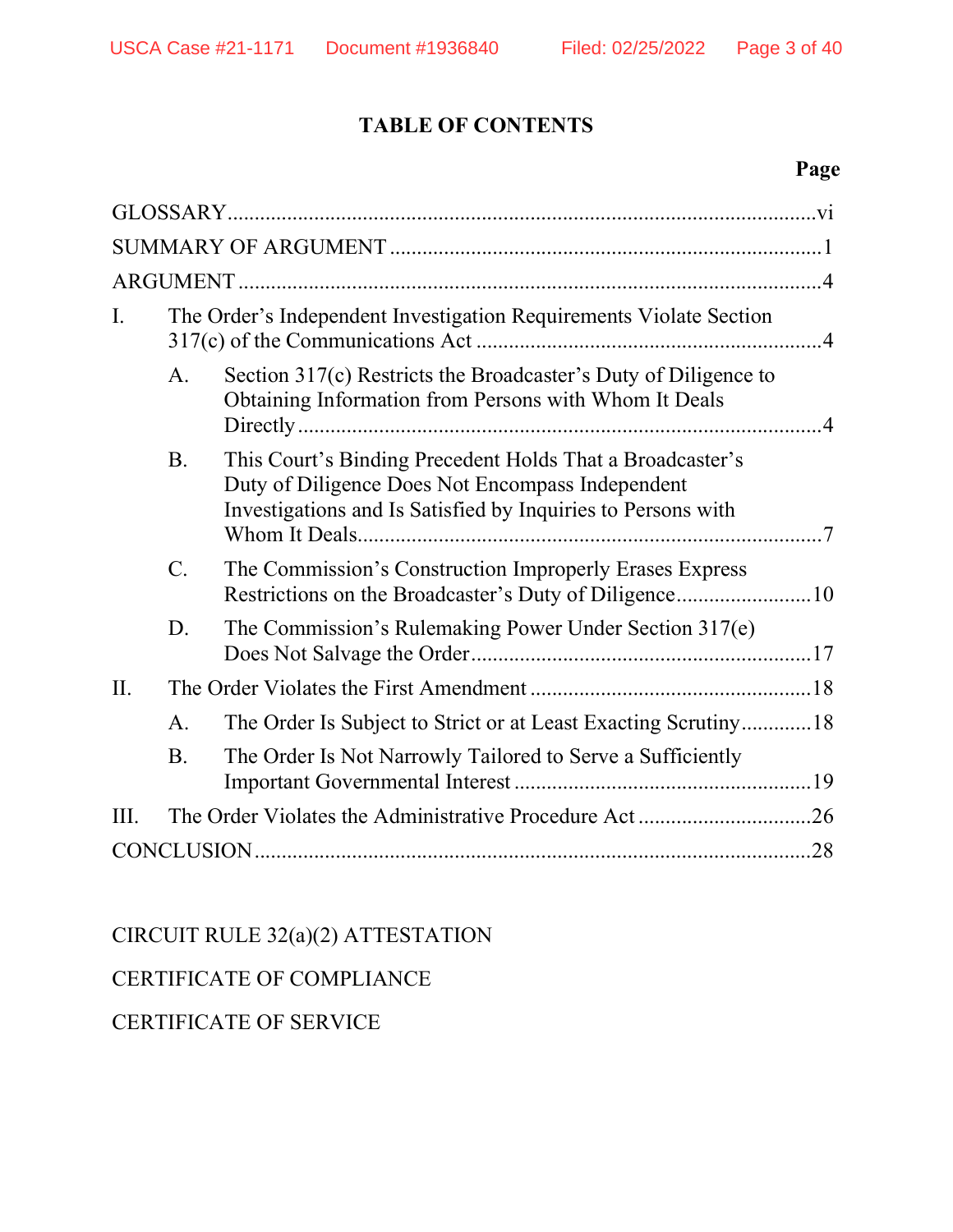# TABLE OF AUTHORITIES

# Page(s)

# **Cases**

| ALLTEL Corp. v. FCC,                                                                         |
|----------------------------------------------------------------------------------------------|
| Cheney R.R. Co., Inc. v. ICC,                                                                |
| Chevron, U.S.A., Inc. v. Natural Resources Defense Council, Inc.,                            |
| Colorado River Indian Tribes v. National Gaming Commission,                                  |
| *Complaints Against ACC Licensee, LLC,                                                       |
| Complaints Involving the Political Files of WCNC-TV, Inc.,                                   |
| Doe, $l$ v. FEC,                                                                             |
| <i>*Edenfield v. Fane,</i>                                                                   |
| Farrell v. Blinken,                                                                          |
| FCC v. Prometheus Radio Project,                                                             |
| *Loveday v. FCC,<br>707 F.2d 1443 (D.C. Cir. 1983) 1, 2, 7, 8, 9, 10, 11, 12, 13, 14, 16, 18 |
| McCullen v. Coakley,                                                                         |
| Nat'l Cable & Telecomms. Ass'n v. Brand X Internet Servs.,                                   |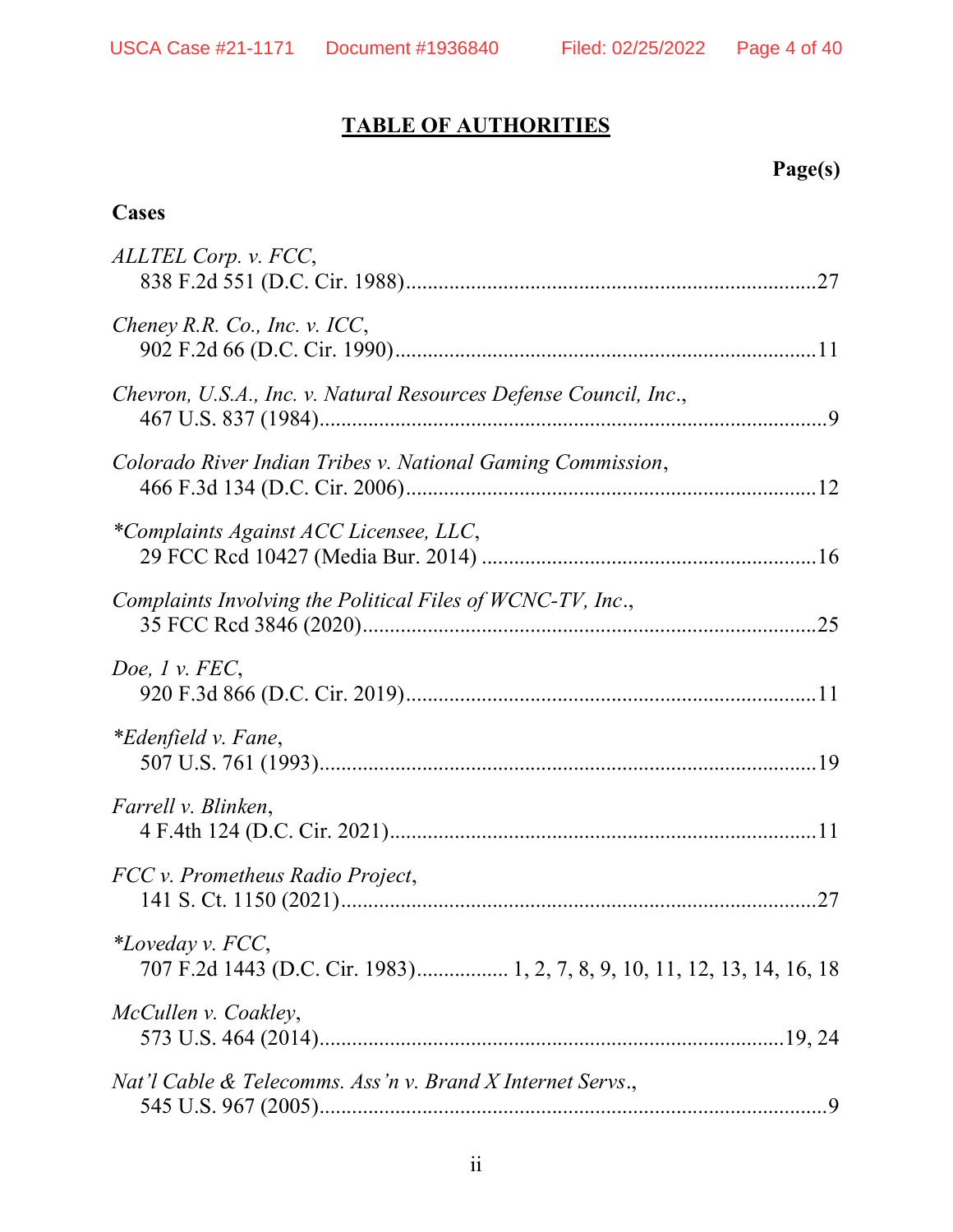| New England Power Co. v. Fed. Power Comm'n,         |
|-----------------------------------------------------|
| Riley v. Nat'l Fed'n of the Blind of N.C., Inc.,    |
| Ruggiero v. FCC,                                    |
| Ry. Labor Executives' Ass'n v. Nat'l Mediation Bd., |
| S. Cal. Edison Co. v. F.E.R.C.,                     |
| Simon v. FEC,                                       |
| Sorenson Commc'ns Inc. v. FCC,                      |
| Trumper Communications of Portland, Ltd.,           |
| U.S. v. Home Concrete & Supply, LLC,                |
| Williams v. Taylor,                                 |
| Williams-Yulee v. Fla. Bar,                         |

\*Authorities on which we chiefly rely are marked by an asterisk.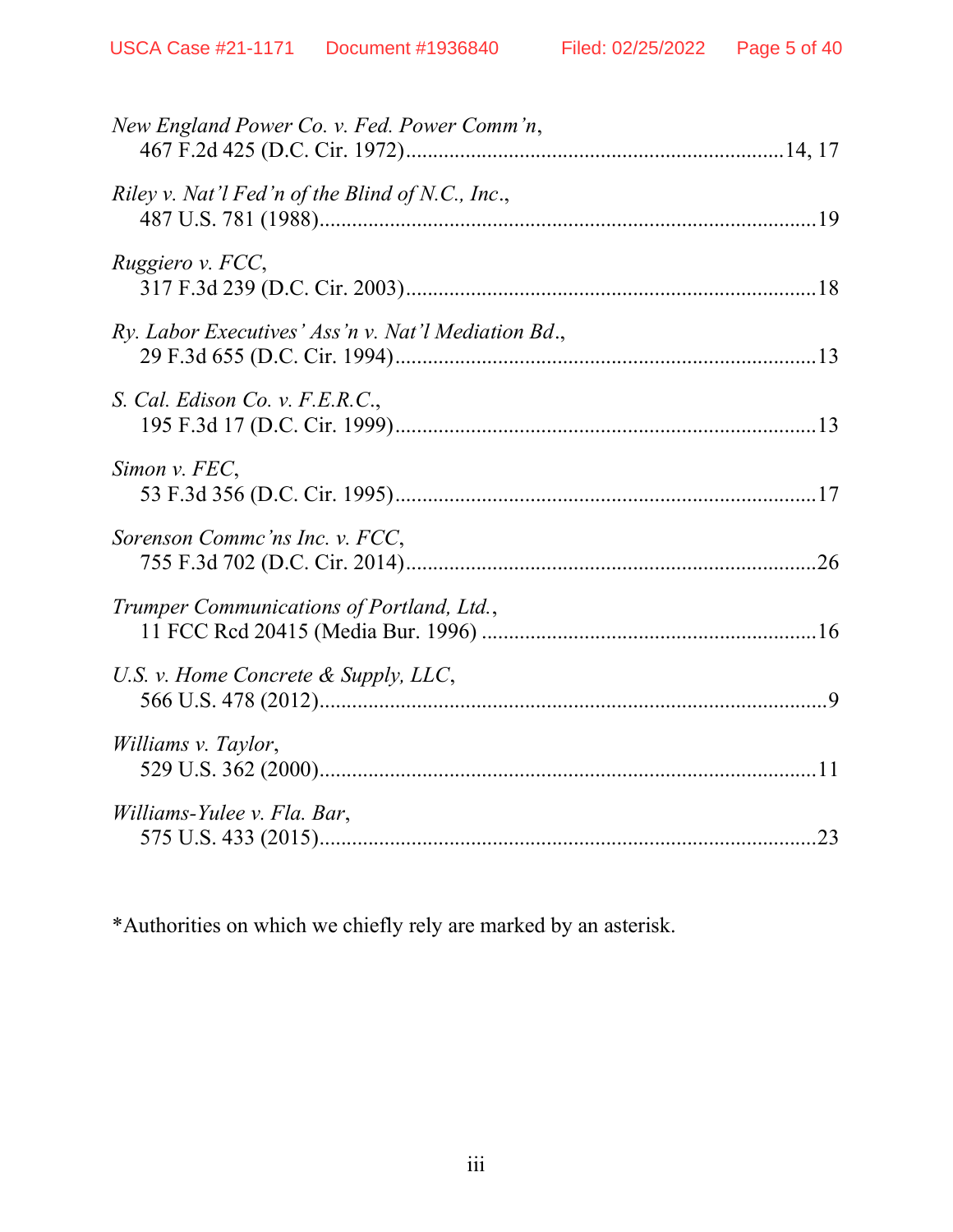# **Statutes**

| 22 U.S.C. |  |
|-----------|--|
|           |  |
|           |  |
|           |  |
|           |  |
|           |  |
|           |  |
| 47 U.S.C. |  |
|           |  |
|           |  |
|           |  |
|           |  |
|           |  |
|           |  |
|           |  |
|           |  |
|           |  |
|           |  |
|           |  |
|           |  |

# **Regulations**

| 47 C.F.R. |  |
|-----------|--|
|           |  |
|           |  |
|           |  |
|           |  |
|           |  |
|           |  |
|           |  |

# **Constitutional Provisions**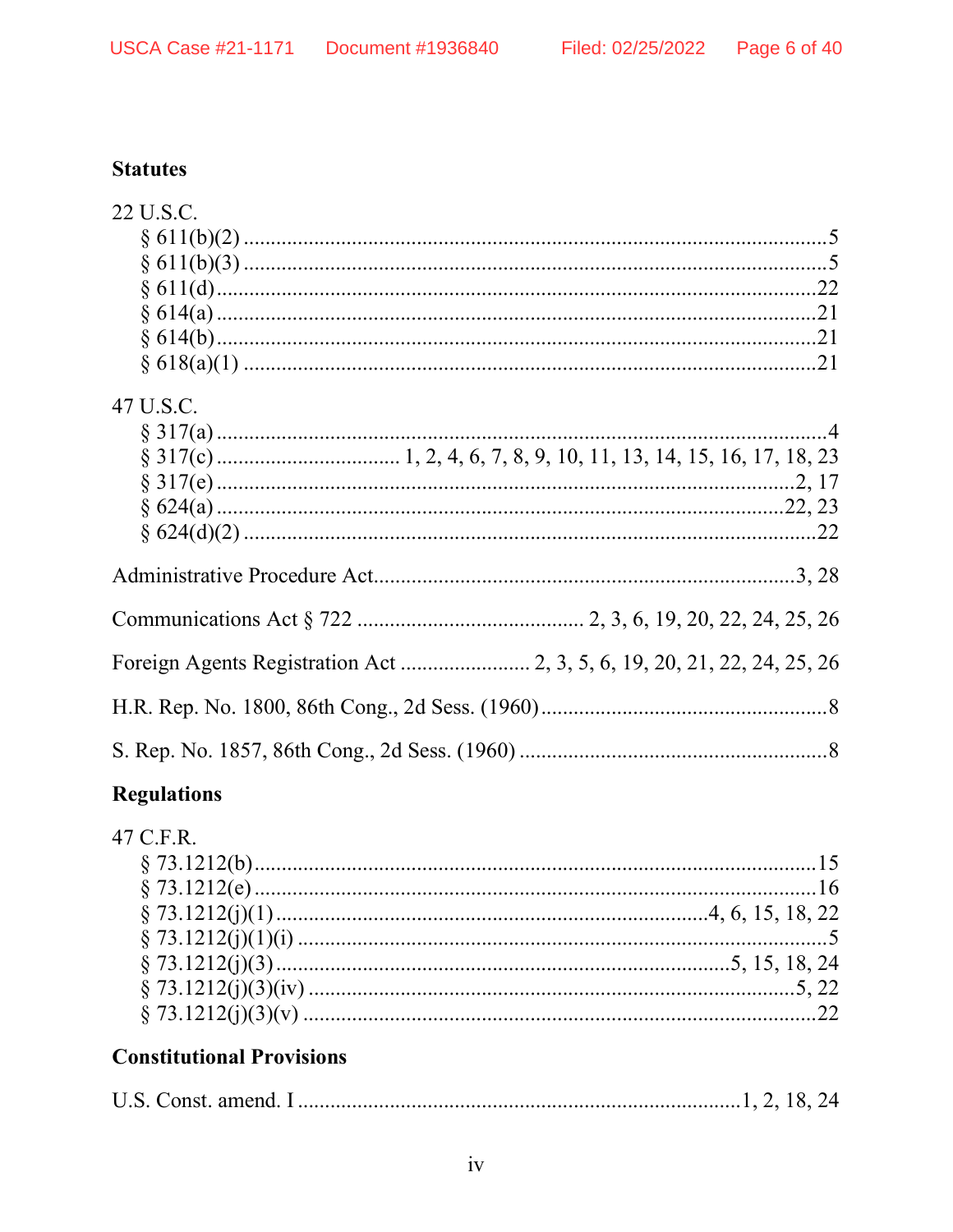# **Other Authorities**

| Committee to Protect Journalists, Several foreign news outlets<br><i>required to register as foreign agents in US (July 2, 2019),</i>                     |     |
|-----------------------------------------------------------------------------------------------------------------------------------------------------------|-----|
| https://cpj.org/2019/07/several-foreign-news-outlets-required-to-                                                                                         | 21  |
|                                                                                                                                                           | .22 |
| Joe Chiodo, Russian Radio Takes to Kansas City Airwaves,<br>KCTV News 5 (Feb. 13, 2020),<br>https://www.kctv5.com/news/local_news/russian-radio-takes-to- |     |
| kc-airwaves/article 638da88c-4eae-11ea-b931-ef157bacebfb.html                                                                                             | .20 |
| "The qualifying infinitive,"<br>https://www.englishgrammar.org/qualifying-infinitive/ (last                                                               |     |
| Report and Order, Sponsorship Identification Requirements for<br>Foreign Government-Provided Programming, 36 FCC Rcd 7702                                 |     |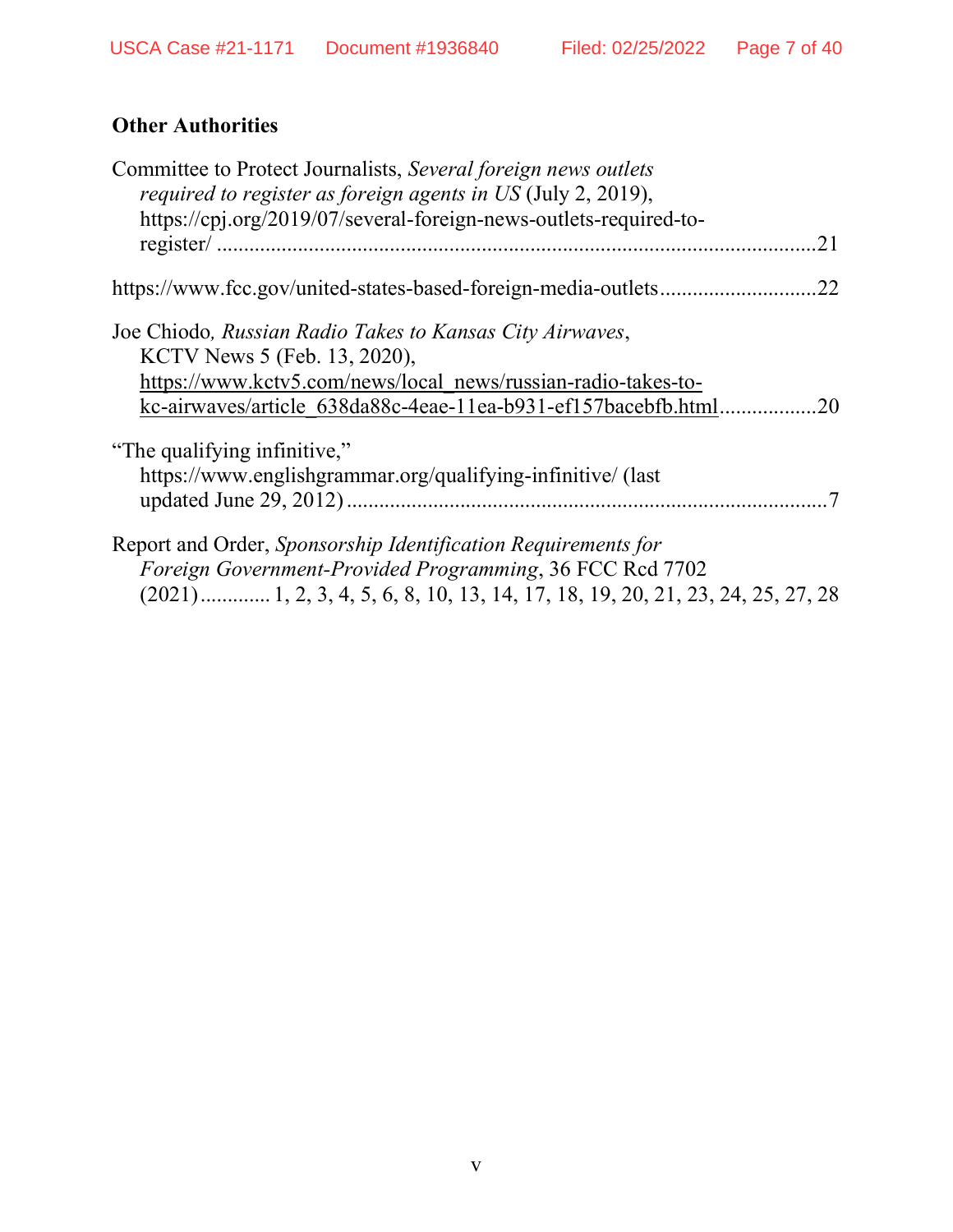# **GLOSSARY**

| <b>APA</b>               | Administrative Procedure Act                                                                                                                                                       |
|--------------------------|------------------------------------------------------------------------------------------------------------------------------------------------------------------------------------|
| Act                      | Communications Act of 1934, as amended                                                                                                                                             |
| <b>DOJ</b>               | Department of Justice                                                                                                                                                              |
| <b>Draft Order</b>       | [Draft] Report and Order, Sponsorship Identification<br>Requirements for Foreign Government-Provided<br>Programming, FCC-CIRC2104-06, MB Docket No. 20-<br>299 (rel. Apr. 1, 2021) |
| <b>FARA</b>              | Foreign Agents Registration Act                                                                                                                                                    |
| <b>FCC</b> or Commission | <b>Federal Communications Commission</b>                                                                                                                                           |
| JA                       | Joint Appendix                                                                                                                                                                     |
| <b>NAB</b>               | National Association of Broadcasters                                                                                                                                               |
| <b>Notice</b>            | Notice of Proposed Rulemaking, Sponsorship<br><b>Identification Requirements for Foreign Government-</b><br>Provided Programming, 35 FCC Rcd 12099 (2020)                          |
| <b>Order</b>             | Report and Order, Sponsorship Identification<br>Requirements for Foreign Government- Provided<br><i>Programming</i> , 36 FCC Rcd 7702 (2021)                                       |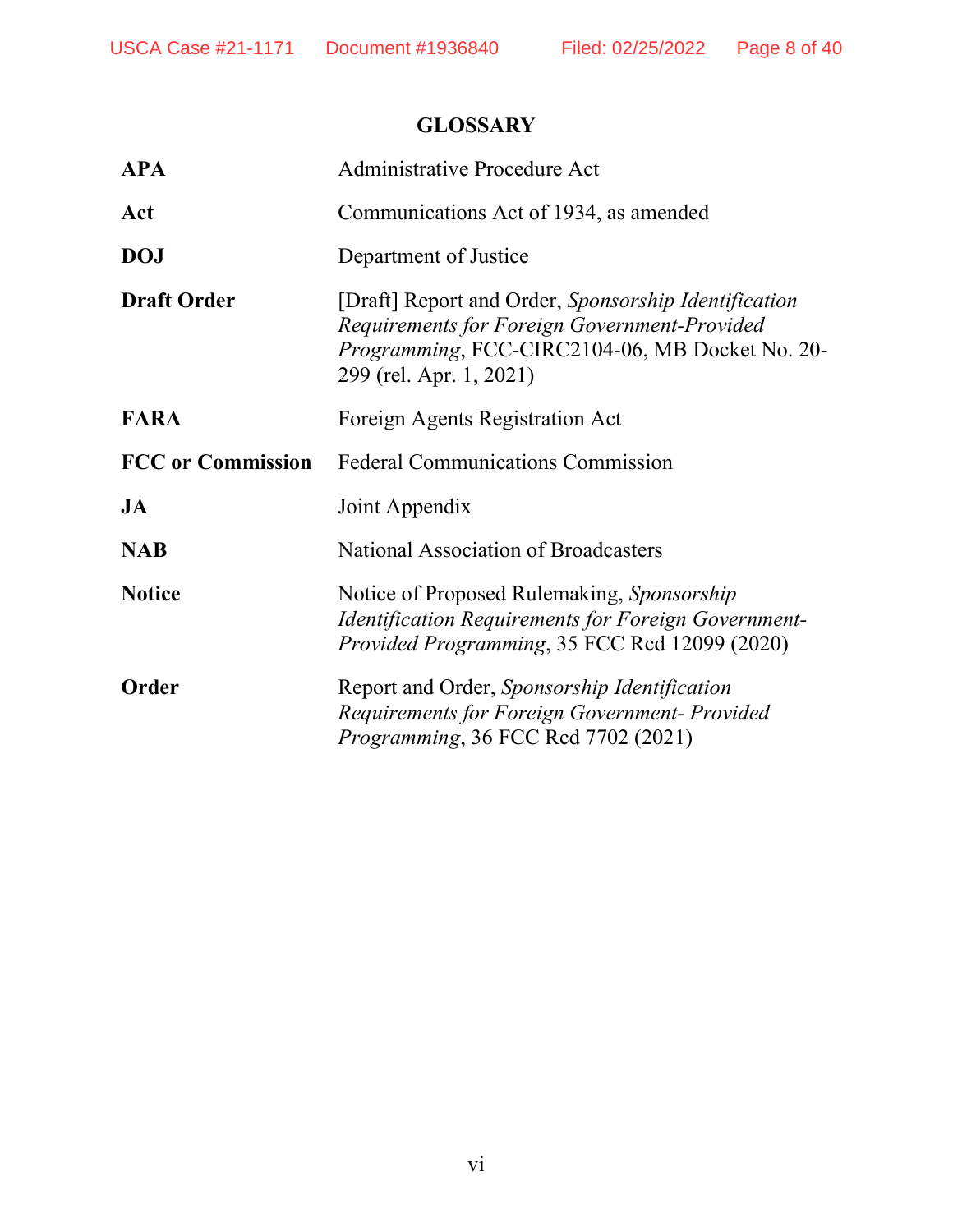### SUMMARY OF ARGUMENT

The Order on review<sup>1</sup> exceeds the Commission's statutory authority, defies this Court's precedent, violates the First Amendment, and is arbitrary and capricious.

1. The Order contravenes the statute. The Commission posits that "[p]ursuant to section 317(c) of the Act, the licensee bears the responsibility to engage in 'reasonable diligence' to determine the true source of the programming aired on its station," Order ¶ 37, (JA218) (emphasis added), and thus mandates independent investigation of government websites. But the broadcaster's statutory duty is far narrower. Congress required only that each broadcaster "shall exercise reasonable diligence to obtain from its employees, and from other persons with whom it deals directly" information necessary to disclose to the public the person who paid for the programming. 47 U.S.C. § 317(c) (emphasis added). The Commission cannot ignore the restrictions Congress has placed upon a broadcaster's duty of diligence.

This Court narrowly construed the broadcaster's duty in Loveday v. FCC, 707 F.2d 1443 (D.C. Cir. 1983). It held that "the language of section 317" does not "impose any burden of independent investigation upon licensees," id. at 1454,

<sup>&</sup>lt;sup>1</sup> Report and Order, Sponsorship Identification Requirements for Foreign Government-Provided Programming, 36 FCC Rcd 7702 (2021) ("Order"), (JA200).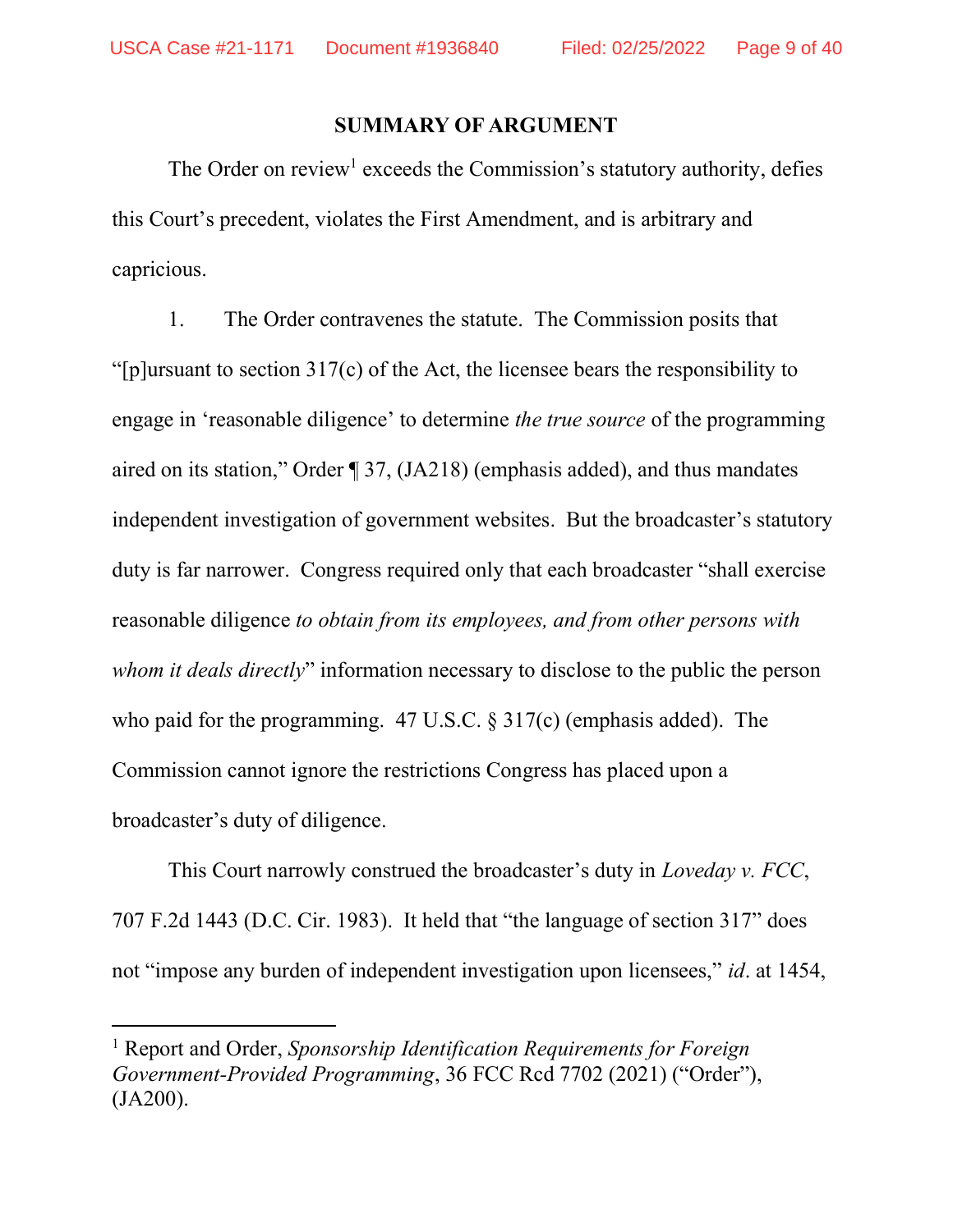and "is satisfied by appropriate inquiries made by the station to the party that pays it for the broadcast," id. at 1449. Loveday binds both the Commission and the panel, and the statutory text compels its construction.

The Commission contends that, even if Section 317(c) does not authorize the Order, it has independent authority to "prescribe appropriate rules and regulations to carry out the provisions of this section." 47 U.S.C. § 317(e). But a grant of power "to carry out" Section 317(c) is not authorization to erase express statutory restrictions on the broadcaster's duty.

2. The Order violates the First Amendment. Compelled speech is content-based regulation, and thus the Order survives only if narrowly tailored to further a sufficiently important governmental interest.

The regulation's extraordinary reach and sheer pointlessness make the compulsion of speech not narrowly tailored. The Government cannot bear its burden of showing that the Order effectively redresses real harms without burdening more speech than necessary. The mandatory investigation redresses a phantom harm never known to occur: namely, a foreign governmental entity registered under the Foreign Agents Registration Act ("FARA") or a U.S.-based foreign media outlet registered under Section 722 of the Communications Act who leased broadcast time without disclosure. And such harm also is *highly unlikely to* occur (since foreign agents, under threat of criminal penalties, must disclose their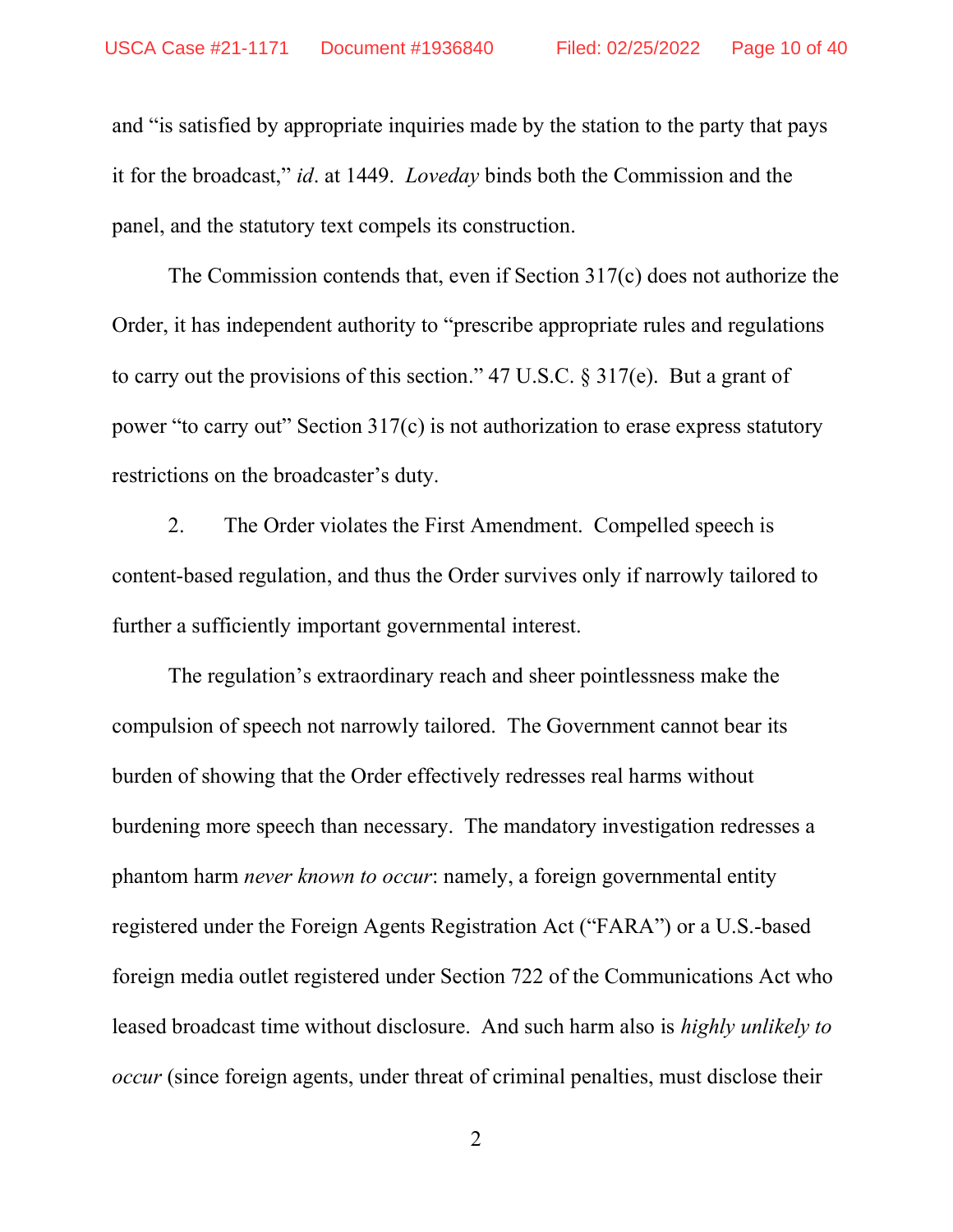foreign principal in all programming and supply copies of that programming to the Department of Justice ("DOJ")). Nonetheless, the Order requires broadcasters to conduct investigations of every programming lease, even infomercials and local programming. Virtually all lessees, who are overwhelmingly domestic, will deny truthfully that they or others in the programming production or distribution chain are foreign governmental entities, thus triggering the duty to investigate. There is a minuscule chance that a lessee will be found in the FARA or Section 722 databases. Even if one were, the databases would not yield the information required for the announcement: namely, the identity of the foreign governmental entity sponsoring the programming on behalf of a particular foreign country. The Commission had multiple narrower, equally effective alternatives that would have burdened significantly less speech.

3. The Order is arbitrary and capricious under the Administrative Procedure Act ("APA"). It imposes substantial burdens on thousands of broadcasters to address a phantom harm.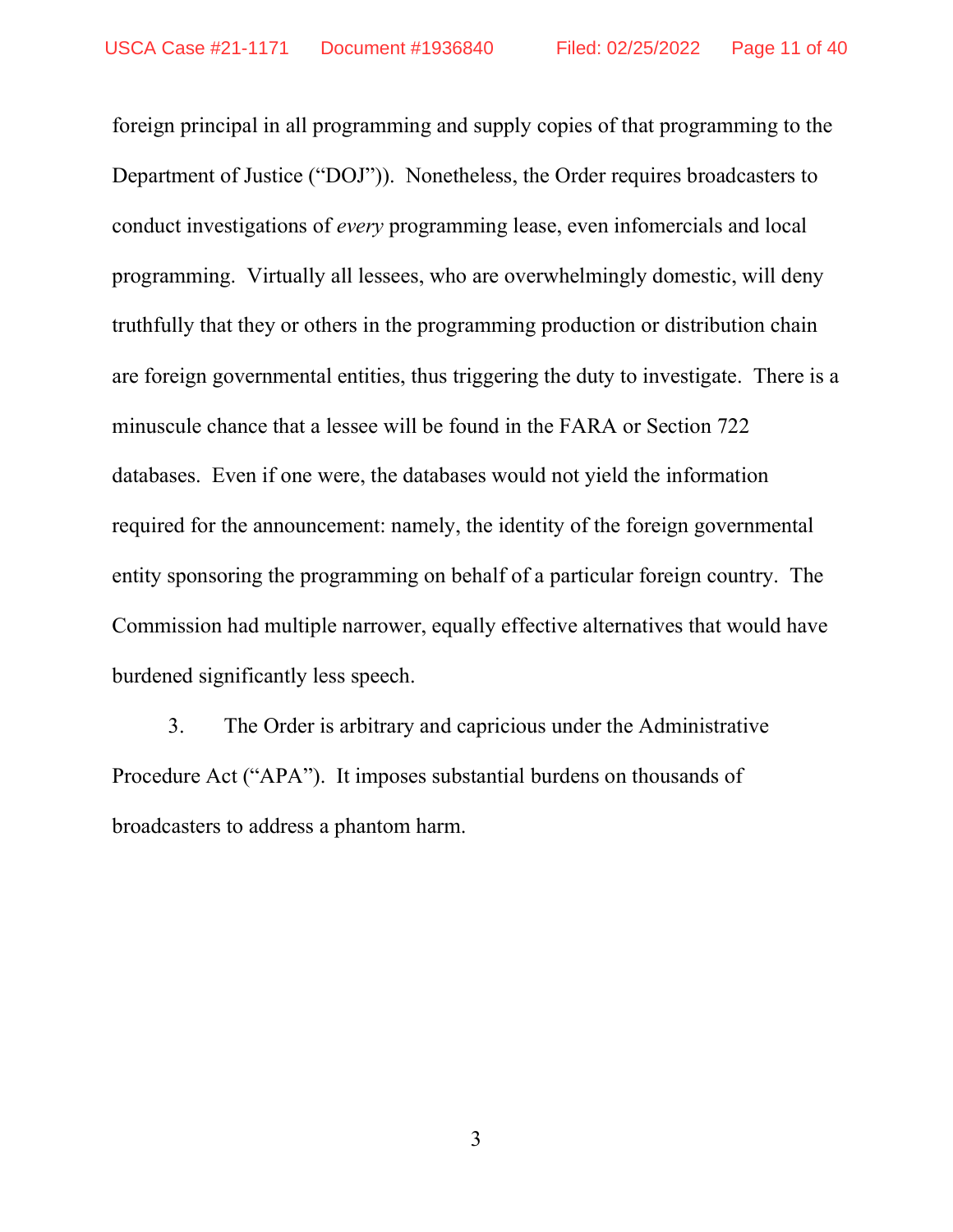#### ARGUMENT

## I. The Order's Independent Investigation Requirements Violate Section 317(c) of the Communications Act

## A. Section 317(c) Restricts the Broadcaster's Duty of Diligence to Obtaining Information from Persons with Whom It Deals Directly

When a station broadcasts any matter for which it is paid or promised valuable consideration, that station at the time of broadcast must announce the payor's identity. 47 U.S.C. § 317(a). Congress has prescribed a broadcaster's duty of diligence in gathering information necessary for that disclosure: Each station licensee "shall exercise reasonable diligence to obtain [the information] from its employees, and from other persons with whom it deals directly  $\dots$ " Id. § 317(c) (emphasis added).

The Commission inaccurately states that the Order imposes merely a "name search requirement" that does not violate the statute. Resp. Br. 19. Rather, the Order imposes a broad "reasonable diligence" requirement: "[p]ursuant to section 317(c) of the Act, the licensee bears the responsibility to engage in 'reasonable diligence' to determine *the true source* of the programming aired on its station." Order ¶ 37, (JA218) (emphasis added). The independent investigation of two government sources is only one included step. Subsection  $(i)(1)$  of the regulation requires the broadcast station to announce, where applicable, that "[t]he [following/preceding] programming was [sponsored, paid for, or furnished], either in whole or in part, by [name of foreign governmental entity] on behalf of [name of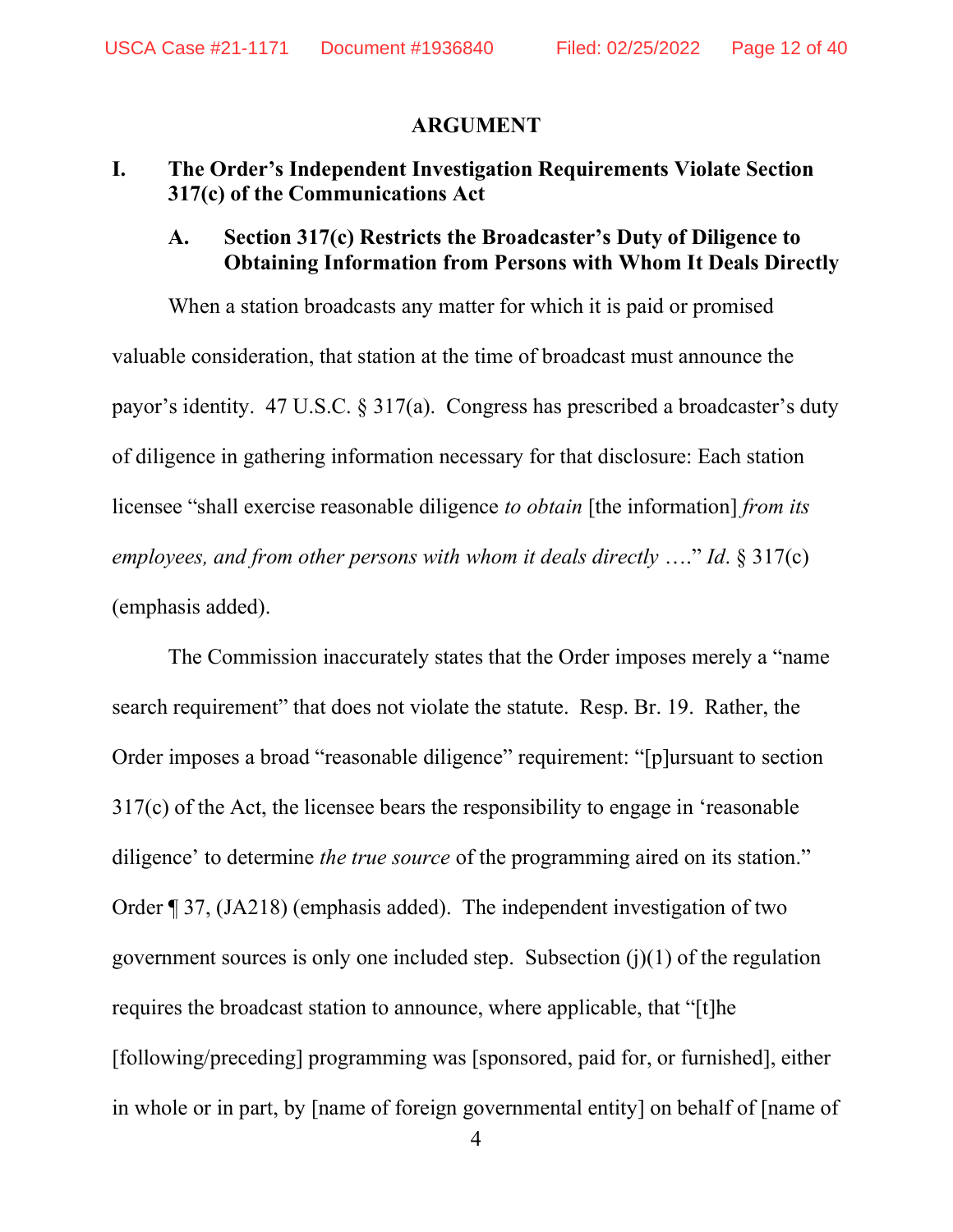foreign country]." 47 C.F.R.  $\S$  73.1212(j)(1)(j) (first bracket added). The

Commission broadly requires that "[t]he licensee of each broadcast station shall

exercise reasonable diligence to ascertain whether the foreign sponsorship

disclosure requirements in paragraph  $(j)(1)$  of this section apply at the time of the

lease agreement and at any renewal thereof, *including*" five enumerated steps. *Id.* 

 $\S$  73.1212(j)(3) (emphasis added). One of those five steps is

[i]ndependently confirming the lessee's status, by consulting the Department of Justice's FARA website and the Commission's semiannual U.S.-based foreign media outlets reports, if the lessee states that it does not fall within the definition of "foreign governmental entity" and that there is no separate need for a disclosure because no one further back in the chain of producing/transmitting the programming falls within the definition of "foreign governmental entity" and has provided an inducement to air the programming.

*Id.* § 73.1212(j)(3)(iv).

The investigation does not end with a "name search" (unless the lessee is not listed). The Order requires the broadcaster to determine whether the lessee is the agent of a foreign government, foreign political party, or an entity "directly or indirectly operated, supervised, directed, owned, controlled, financed, or subsidized, in whole or in part, by a government of a foreign country or a foreign political party." Order ¶ 40 n.120, (JA220). For many FARA registrants, the inquiry into foreign agency may be complex because a given agent may represent a number (even hundreds) of foreign principals, not all of whom are foreign governments. Pet. Br. 10-11; cf. 22 U.S.C.  $\S$  611(b)(2), (3) ("foreign principal"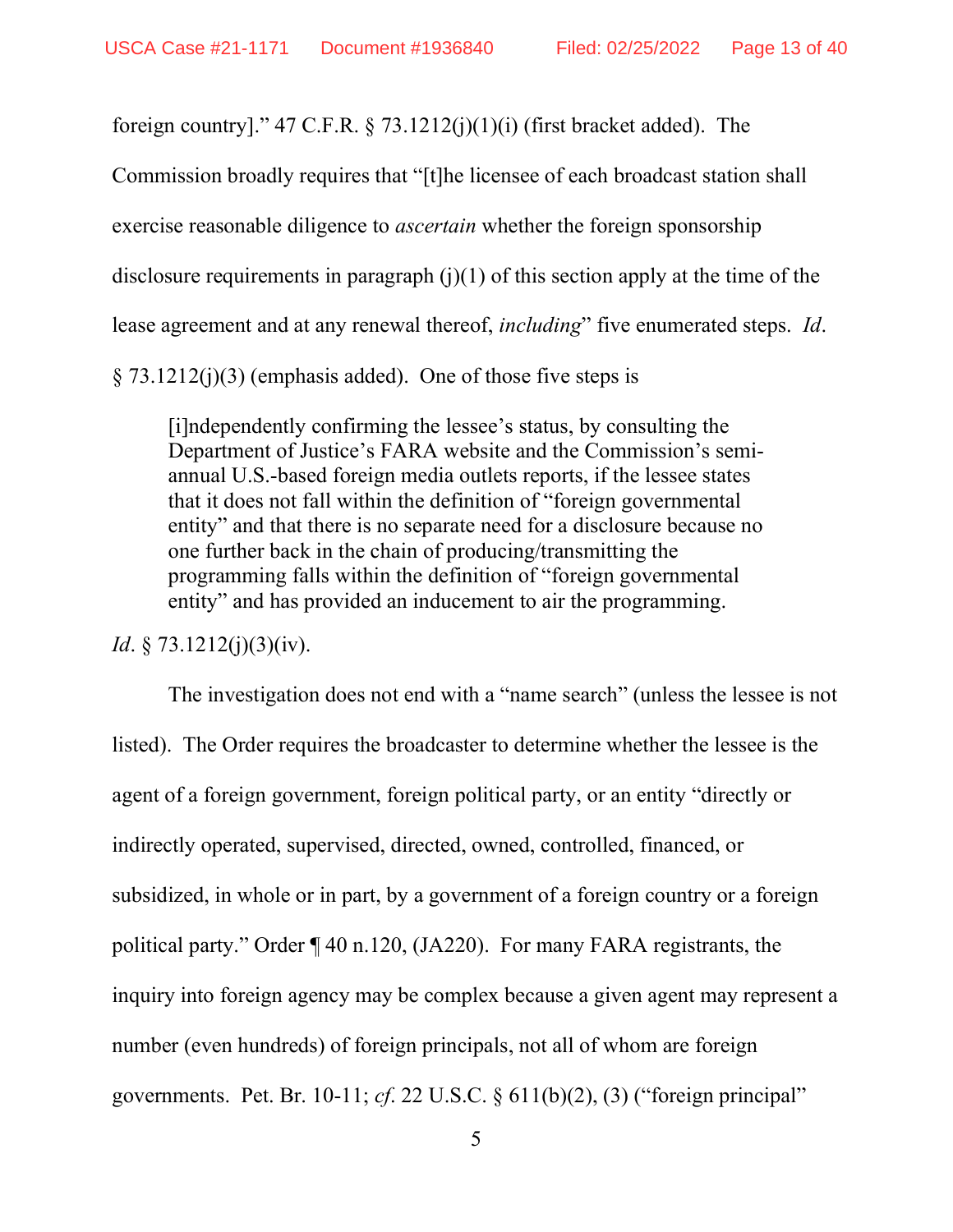includes foreign person, corporation, partnership, or association). "If the lessee's name does appear on the FARA database, the licensee may need to review the materials filed as part of a given agent's registration to ascertain whether the lessee qualifies as a 'foreign governmental entity.'" Order ¶ 41, (JA220-21).

Even then, the FARA materials do not divulge the information necessary to make the announcement compelled in Section  $73.1212(j)(1)$ : namely, the principal that actually sponsored, furnished, or paid for the specific programming, and the foreign country on behalf of which it acted. Thus, the broadcaster's duty of diligence is not exhausted by investigating inconclusive materials in the FARA or Section 722 databases. The Commission says that, "[i]f the search does generate results, the broadcaster must 'exercise reasonable diligence' to ascertain whether an announcement is required," i.e., "investigate further in the Foreign Agents Registration Act database, …, ask the lessee more questions, or take other appropriate steps." Resp. Br. 11 n.4 (emphasis added and citations omitted), 28. This is an open-ended duty of investigation.

The validity of the Order does not turn on the scope of the independentinvestigation requirement, however, because Section 317(c) does not permit the Commission to require any independent investigation. Congress used a qualifying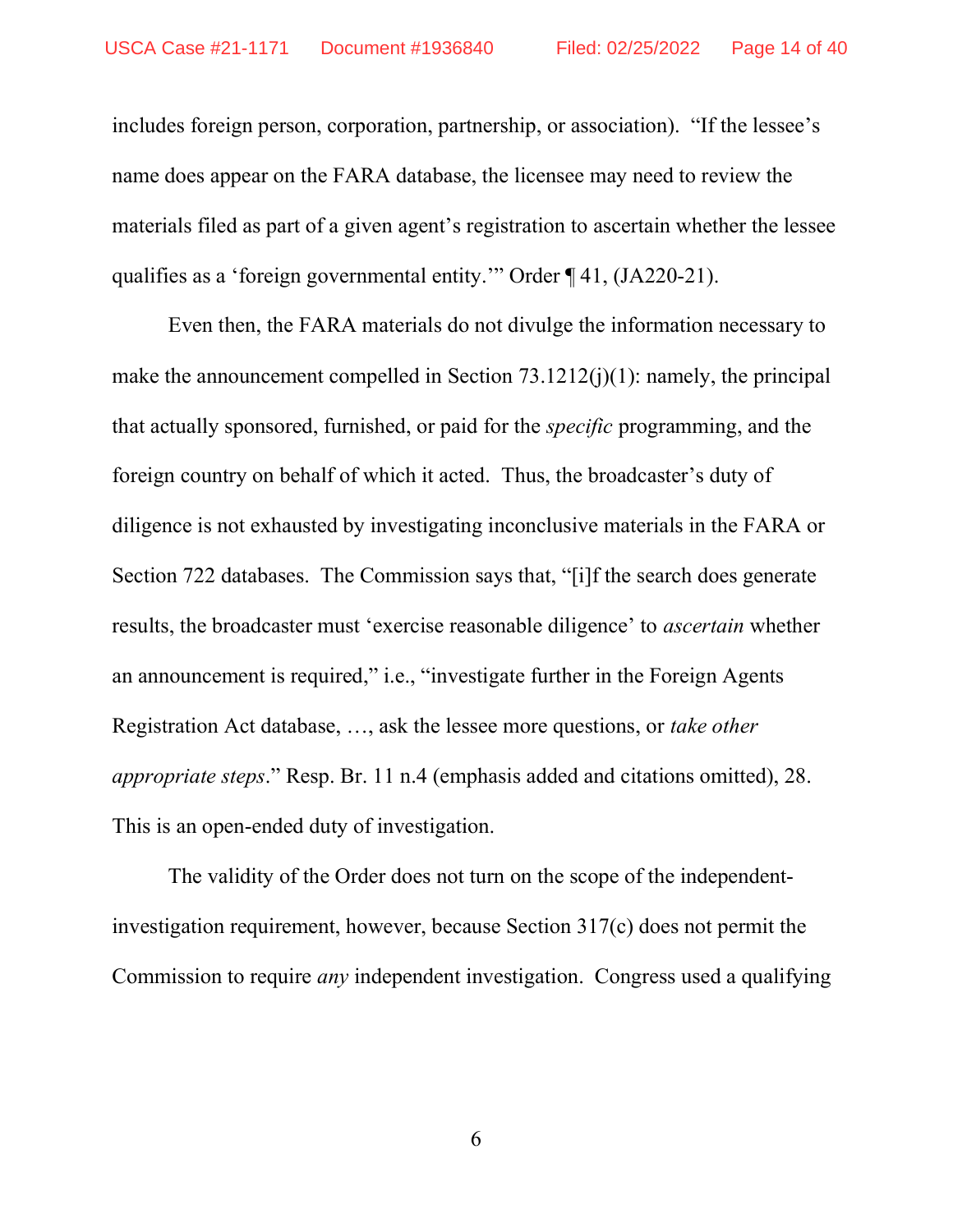infinitive<sup>2</sup> to restrict the reasonable diligence the broadcaster must exercise: it need only "exercise reasonable diligence to obtain from its employees, and from other persons with whom it deals directly," the necessary information. 47 U.S.C. § 317(c) (emphasis added). Thus, the only diligence the broadcaster must exercise

under Section 317(c) is to obtain information from those identified sources.

# B. This Court's Binding Precedent Holds That a Broadcaster's Duty of Diligence Does Not Encompass Independent Investigations and Is Satisfied by Inquiries to Persons with Whom It Deals

This Court adopted exactly this construction in *Loveday*. Rejecting a claim that the licensee had a duty to investigate what company sponsored advertising on a referendum, this Court held that "the language of section 317, of itself, does not" "impose any burden of independent investigation upon licensees." Loveday, 707 F.2d at 1454 (emphasis added). Rather, "[i]n its terms, ... the 'reasonable diligence' required by subsection  $(c)$   $\dots$  is satisfied by appropriate inquiries made by the station to the party that pays it for the broadcast." Id. at 1449 (emphasis added).

This Court also found the legislative history to support the text's plain meaning. Pet. Br. 27-29. From the Radio Act of 1927, through subsequent Commission regulations that Congress ratified in the 1960 amendment adding

<sup>&</sup>lt;sup>2</sup> See "The qualifying infinitive," https://www.englishgrammar.org/qualifyinginfinitive/ (last updated June 29, 2012).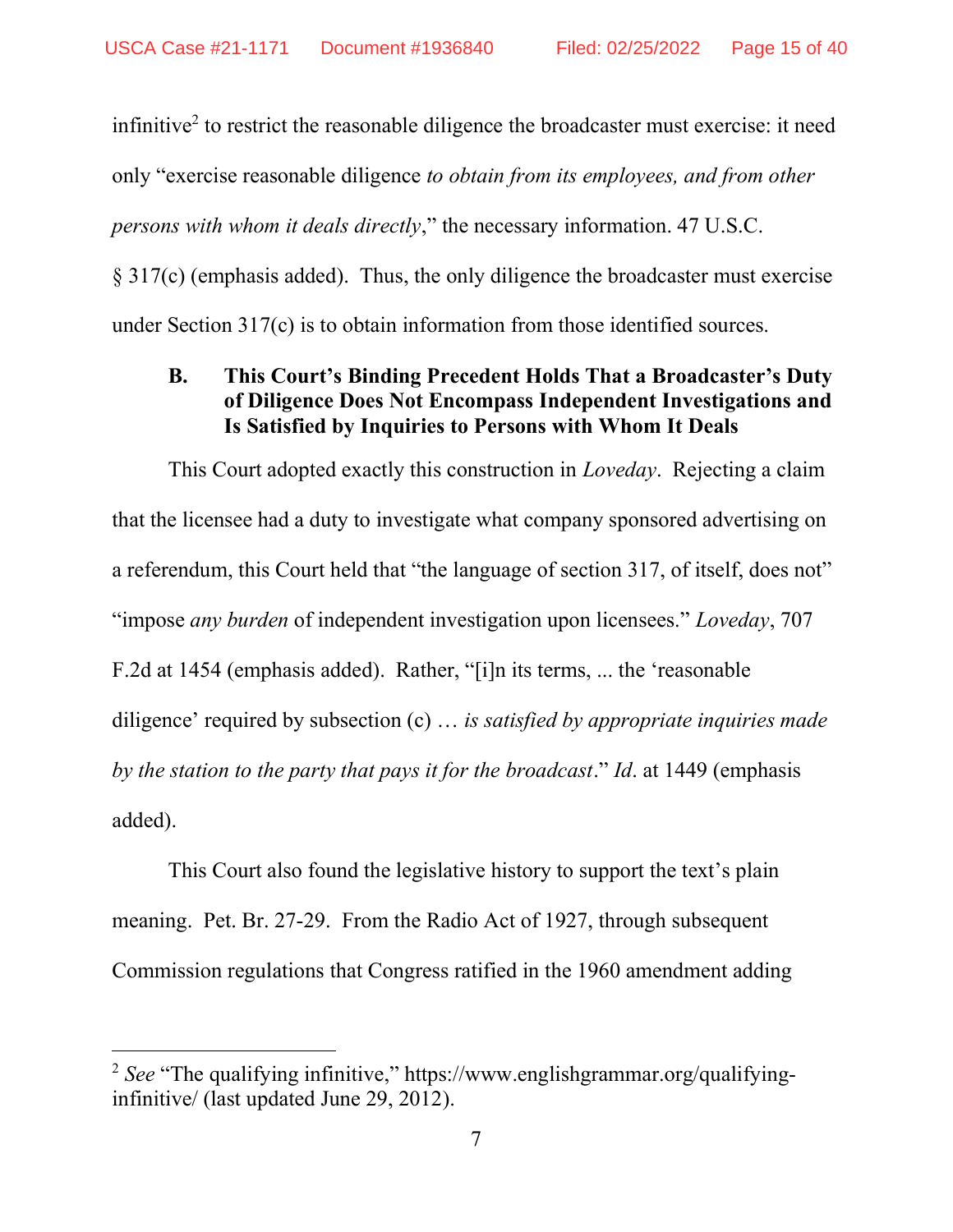Section 317(c), licensees never had a duty of independent investigation. *Loveday*, 707 F.2d at 1448-55. The Senate Report accompanying the 1960 amendment declared that "'reasonable diligence' would require the licensee to take appropriate steps to secure such information, but it would not place a licensee in the position of being an insurer …." S. Rep. No. 1857, 86th Cong., 2d Sess. at 6 (1960). The Commission argues that this "statement says nothing about whether reasonable diligence may in some circumstances impose a licensee duty to investigate," Resp. Br. 25, but the *Loveday* Court did not share this view. The Court stated that "while" [this passage] establishes that a licensee cannot discharge its duty by passively ignoring sponsorship information it might easily obtain, [it] nonetheless indicates that a licensee need not go behind the information it receives to guarantee its accuracy." Loveday, 707 F.2d at 1455 n.18 (emphasis added).<sup>3</sup>

Loveday's construction of Section 317(c), which binds both the Commission and the panel, is dispositive. If a court employing traditional tools of construction has already determined a statute's meaning in what now would be considered Step

 $3$  The Commission quotes only the first clause of this statement in *Loveday*'s footnote 18, omitting the second clause of the very same sentence that refutes its position. Resp. Br. 26. Moreover, contrary to its contentions, Resp. Br. 25 n.8, the Order is diametrically opposed to the DOJ's contemporaneous interpretation of Section 317(c) as enabling a broadcaster to make the announcement "*in good faith* in reliance upon information furnished by the person making the payment." H.R. Rep. No. 1800, 86th Cong., 2d Sess. at 21 (1960) (App. A, Comments of DOJ) (emphasis added).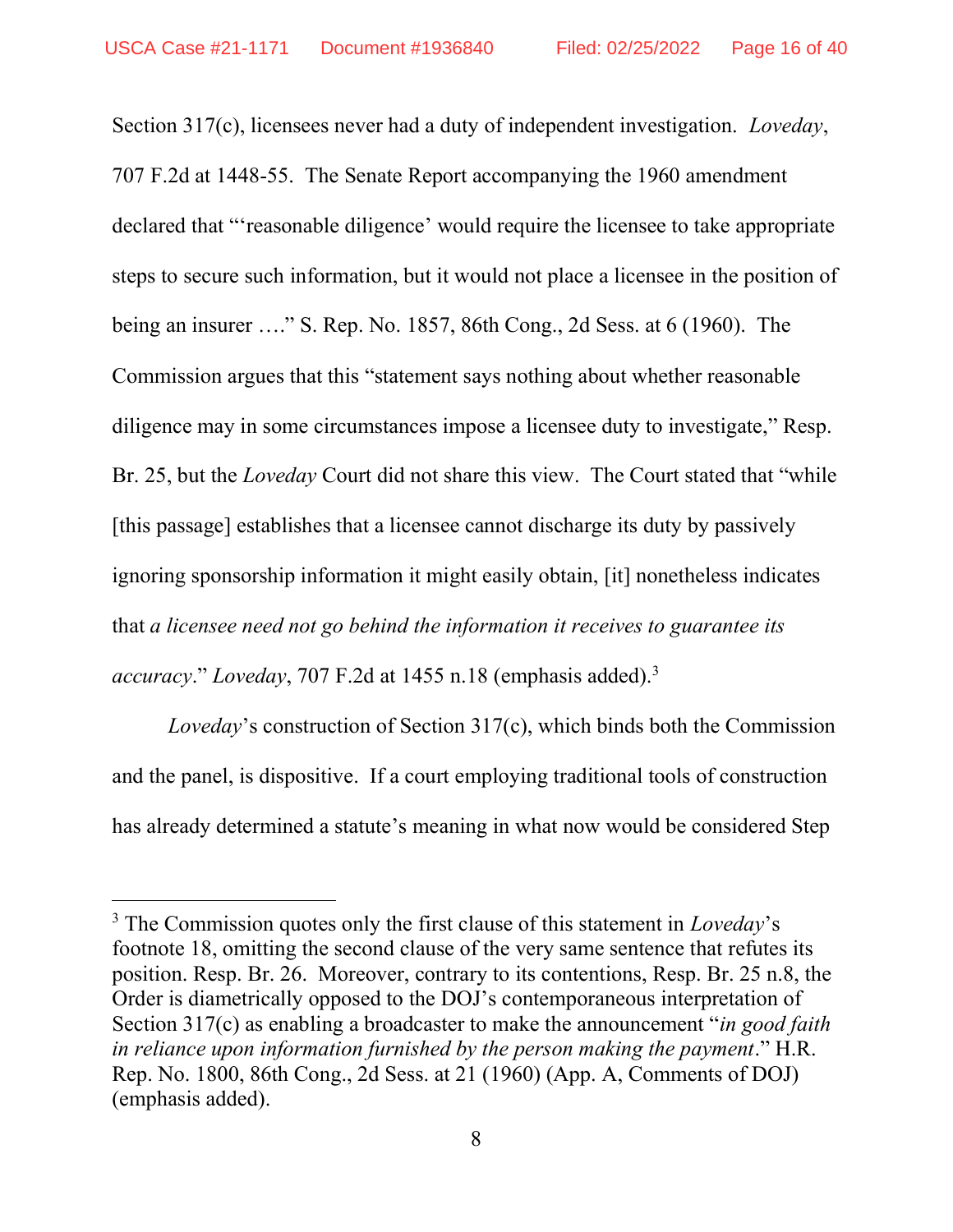1 analysis under Chevron, U.S.A., Inc. v. Natural Resources Defense Council, Inc., 467 U.S. 837 (1984), the agency is not free to depart from it. See Nat'l Cable & Telecomms. Ass'n v. Brand X Internet Servs., 545 U.S. 967, 982 (2005); U.S. v. Home Concrete & Supply, LLC, 566 U.S. 478, 488-89 (2012) (plurality opinion that is precedential because it represents the narrowest grounds supporting the judgment) (holding that where pre-*Chevron* decision ascertained clear statutory meaning despite textual ambiguity, an agency could not adopt a contrary interpretation). Here, Loveday relied on the plain statutory language and legislative history, and declined "to find a power in the Commission to require more of licensees than it has required here unless there existed rather clear evidence that Congress intended to vest such a power." 707 F.2d at 1449 (relying not merely on deference). Because *Loveday* held that the statute unambiguously permits reliance on the information from those with whom a broadcaster deals directly, no gap exists in the statutory scheme that the Commission could fill. See Home Concrete & Supply, 566 U.S. at 488-89. This forecloses the Commission's claim that the Order's (unreasonable) interpretation of Section 317(c) is entitled to Chevron deference. Resp. Br. 21.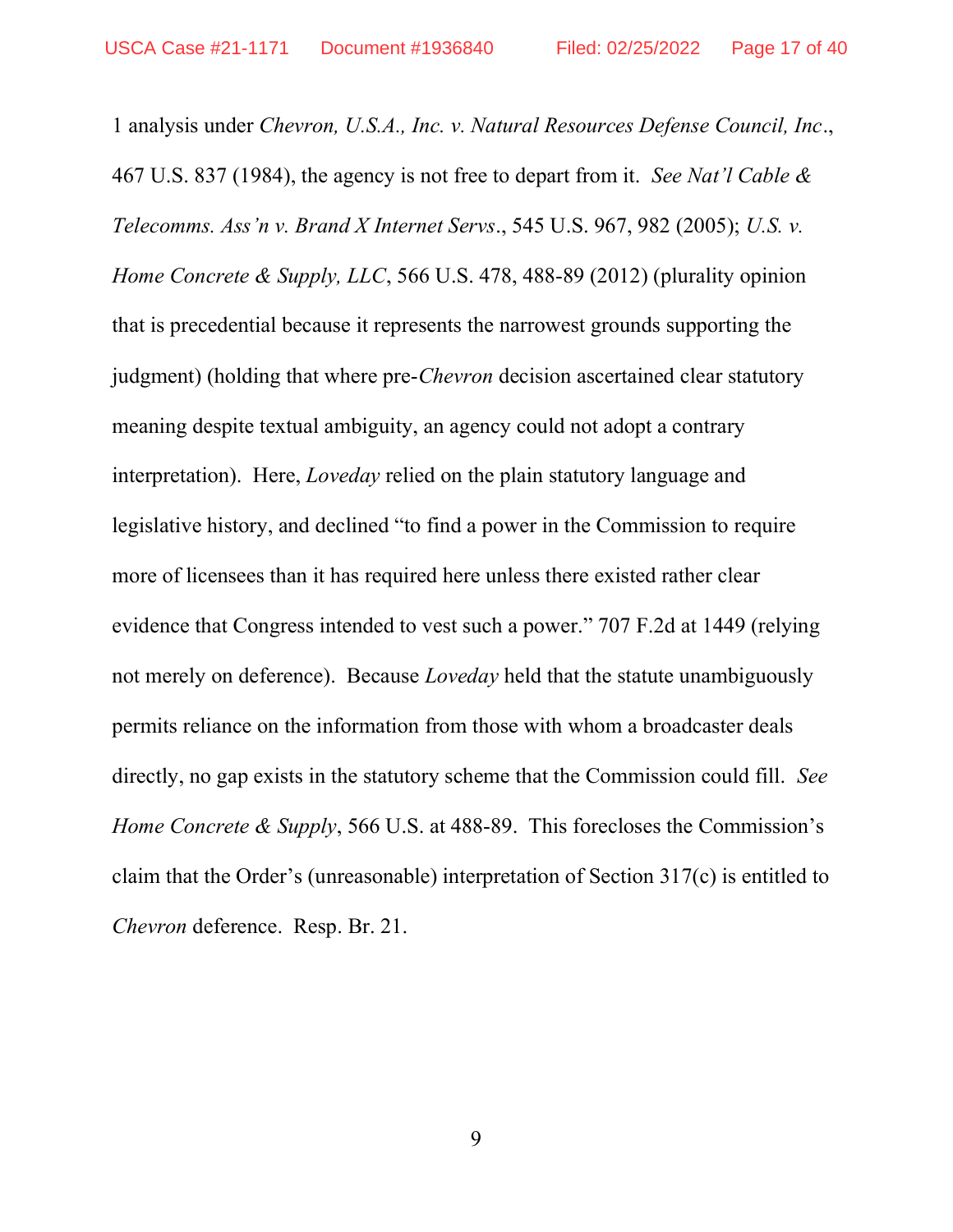# C. The Commission's Construction Improperly Erases Express Restrictions on the Broadcaster's Duty of Diligence

Even if statutory construction were an open question, which it is not, the

Commission's statutory analysis falls flat.<sup>4</sup> The Commission states

Section 317(c) of the Act requires a broadcaster to "exercise reasonable diligence" to obtain sponsorship information from "persons with whom it deals directly." 47 U.S.C. § 317(c). The Commission reasonably interpreted the statute to require a broadcaster to confirm that a party leasing airtime is not a "foreign governmental entity," by checking two government websites that list the names of such entities.

Resp. Br. 14. But the second sentence does not follow from the first;

independently investigating government sources is not obtaining sponsorship

information from persons with whom it deals directly. The Commission is not

interpreting Section 317(c), but rather rewriting it to expand its authority.

The Commission states it is enough that "[t]he inquiries described here concern the entity with whom the licensee is dealing directly ..." Order ¶ 41 n.121, (JA220) (emphasis added). But that ignores that the statute commands diligence only in the performance of a specific act (i.e., "to obtain from its employees, and

<sup>&</sup>lt;sup>4</sup> The Commission devotes 12 pages to construing the statute and analyzing the legislative history, Resp. Br. 17-29, but this Court will search the Order in vain for similar analysis; the Order only distinguished *Loveday* and the statutory text in footnotes. See Order nn. 121, 132, (JA220, JA223-24). Contrary to the Commission's claims, Resp. Br. 29, no such analysis appears in the Notice of Proposed Rulemaking either. See Notice ¶¶ 4-13, 47 & n.134, 50 (JA002-08, JA023-25, JA027).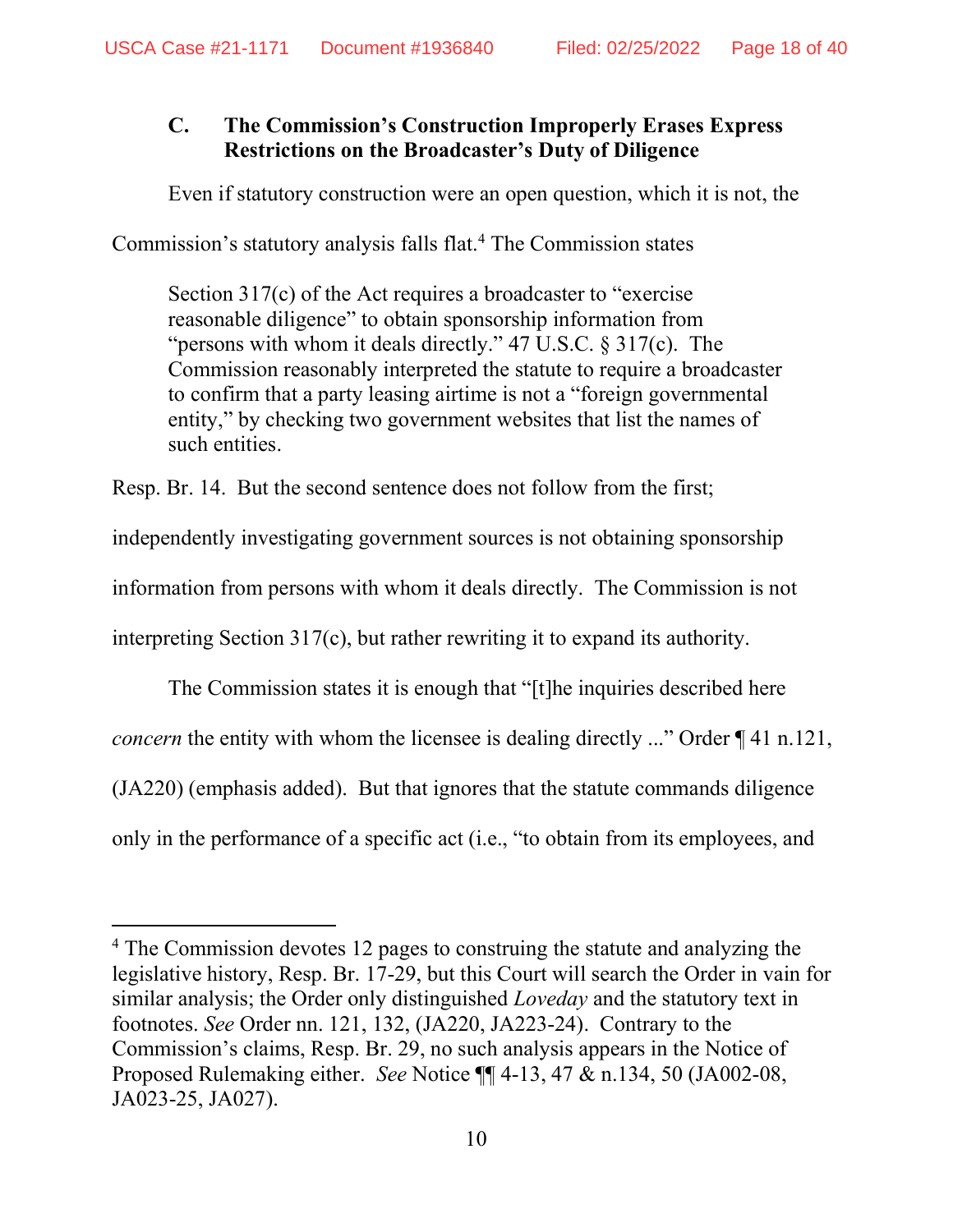from other persons with whom it deals directly" the necessary information, 47 U.S.C. § 317(c)). It is "a cardinal principle of statutory construction that [a court] must give effect, if possible, to every clause and word of a statute." Williams v. Taylor, 529 U.S. 362, 404 (2000) (internal quotation marks omitted). The Commission's interpretation improperly treats the qualifying infinitive of Section 317(c) as surplusage.

The Commission argues that the *expressio unius est exclusio alterius* maxim lacks force in the administrative context, Resp. Br. 22, citing precedent that a mandatory procedure in one statutory section does not prevent the agency from adopting a similar procedure under a different section. See Cheney R.R. Co., Inc. v. ICC, 902 F.2d 66, 69 (D.C. Cir. 1990); Farrell v. Blinken, 4 F.4th 124, 136 (D.C. Cir. 2021). "[I]n an administrative setting ... Congress is presumed to have left to reasonable agency discretion questions that it has not directly resolved." Cheney R.R., 902 F.2d at 69. But Petitioners do not rely on the expressio unius maxim (nor did *Loveday*). Rather, Petitioners rely on the statutory text *restricting* the reasonable diligence that broadcasters must exercise, which directly resolves the question of whether that duty encompasses independent investigations. For the same reason, this case is nothing like *Doe, 1 v. FEC*, 920 F.3d 866 (D.C. Cir. 2019) (cited Resp. Br. 22-23), where the agency had statutory power to investigate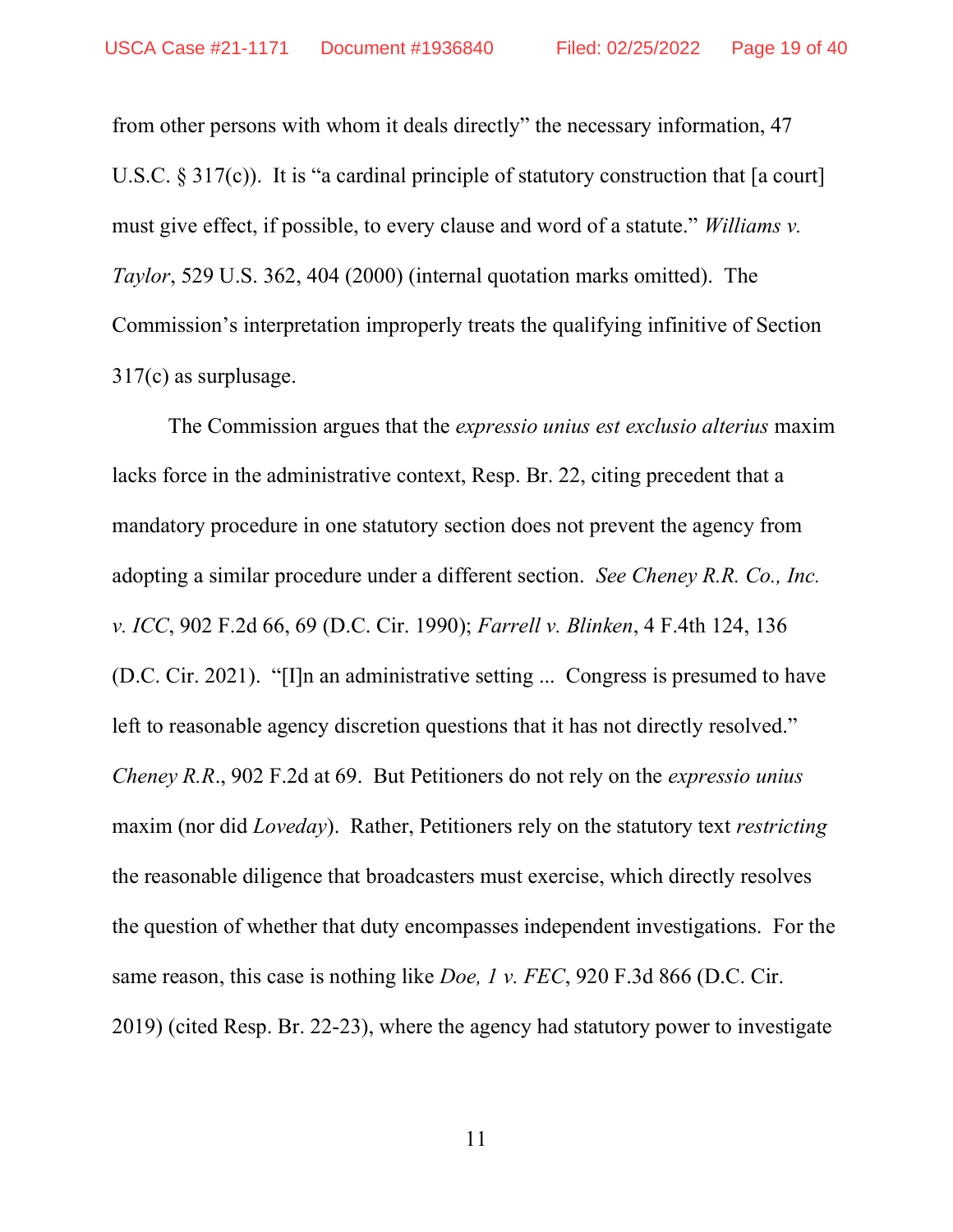illegal contributions and disclosed the basis of its decision in addition to statutorily mandated disclosures.

This case is governed instead by Colorado River Indian Tribes v. National Gaming Commission, 466 F.3d 134 (D.C. Cir. 2006), which held that "[a]gencies are … bound, not only by the ultimate purposes Congress has selected, but by the means it has deemed appropriate, and prescribed, for the pursuit of those purposes." Id. at 139 (internal quotation marks omitted). The Commission attempts to distinguish Colorado River as a case where Congress's grant of oversight authority to an agency precluded an inference that the agency could exercise audit authority. Resp. Br. 23-24. But here too the prescription that a broadcaster need only exercise reasonable diligence to obtain information from the persons with whom the broadcaster deals directly forecloses the Commission from imposing different means for obtaining the same information. The Colorado River principle that Congress's choice of means must be honored applies equally here.

The Commission contends that the statute permits "a limited investigation in particular circumstances," Resp. Br. 26, but the precise statutory language refutes that contention. The statute does not "impose any burden of independent investigation upon licensees," and "is satisfied by appropriate inquiries made by the station to the party that pays it for the broadcast." Loveday, 707 F.2d at 1449, 1454 (emphasis added). It thus matters not that the language nowhere expressly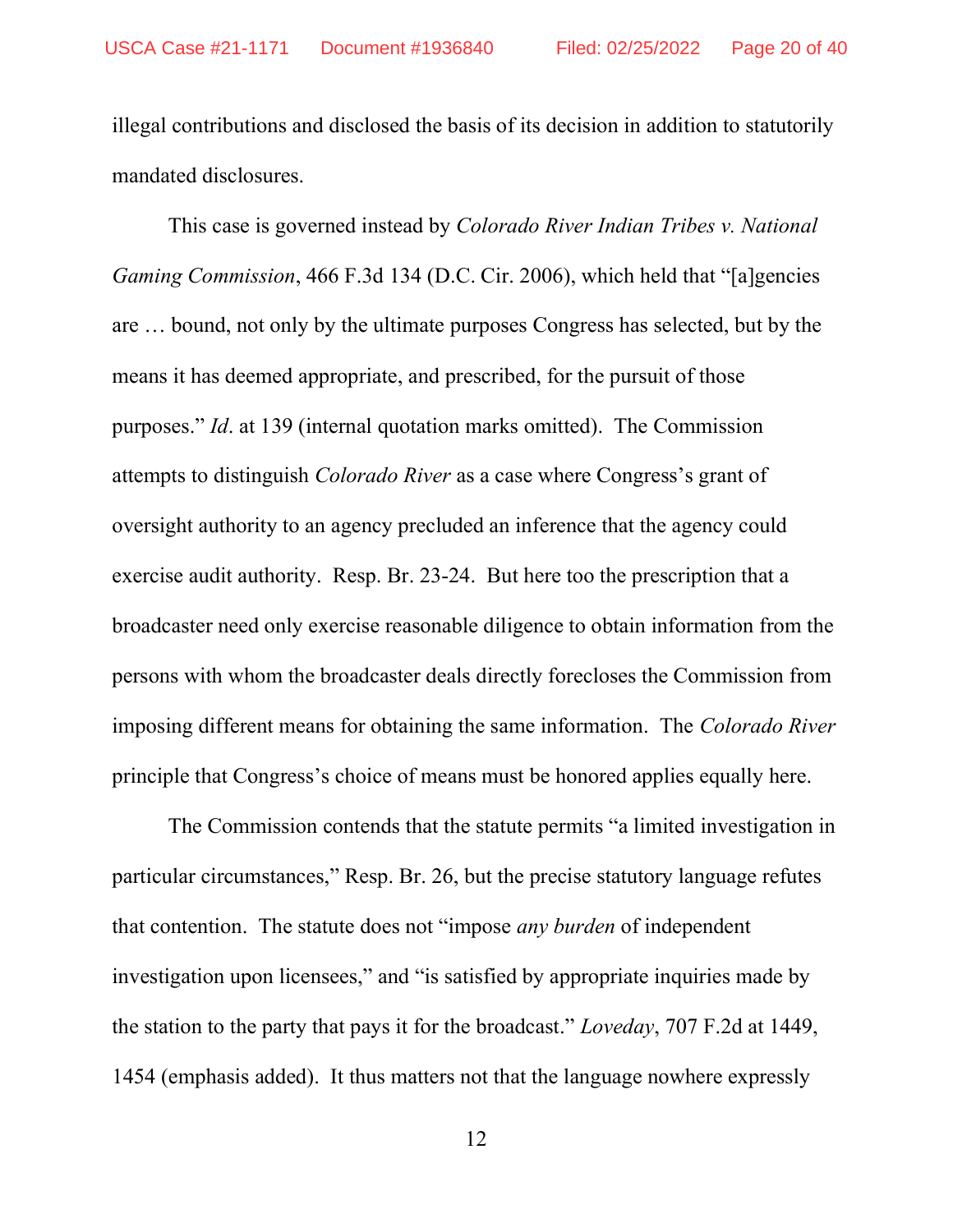"forbids" the particular type of investigation imposed by the Order. Resp. Br. 25. "[This] court has repeatedly rejected the notion that the absence of an express proscription allows an agency to ignore a proscription implied by the limiting language of a statute." S. Cal. Edison Co. v. F.E.R.C., 195 F.3d 17, 24 (D.C. Cir. 1999); Ry. Labor Executives' Ass'n v. Nat'l Mediation Bd., 29 F.3d 655, 671 (D.C. Cir. 1994).

The Commission does not even acknowledge Loveday's construction of the statute, instead averring that Loveday "is distinguishable on its facts." Resp. Br. 26. But a statutory construction is not distinguishable based on facts, and the Commission cannot escape Loveday's holding that (as the statutory language declares) the broadcaster's duty of reasonable diligence "is satisfied by appropriate inquiries made by the station to the party that pays it for the broadcast." 707 F.2d at 1449.

The Commission's erasure of the qualifying infinitive in Section 317(c) means that the requirement of "reasonable diligence" is effectively unbounded. For example, an initial draft Order would have required that stations perform independent Internet searches to ascertain the true foreign sponsor following the searches of the government databases. FCC-CIRC2104-06, ¶ 35, (JA143-44). After industry protest, the Commission declared that "a general Internet search of the lessee's name should not be required," Order ¶ 41 n.123, (JA221) (emphasis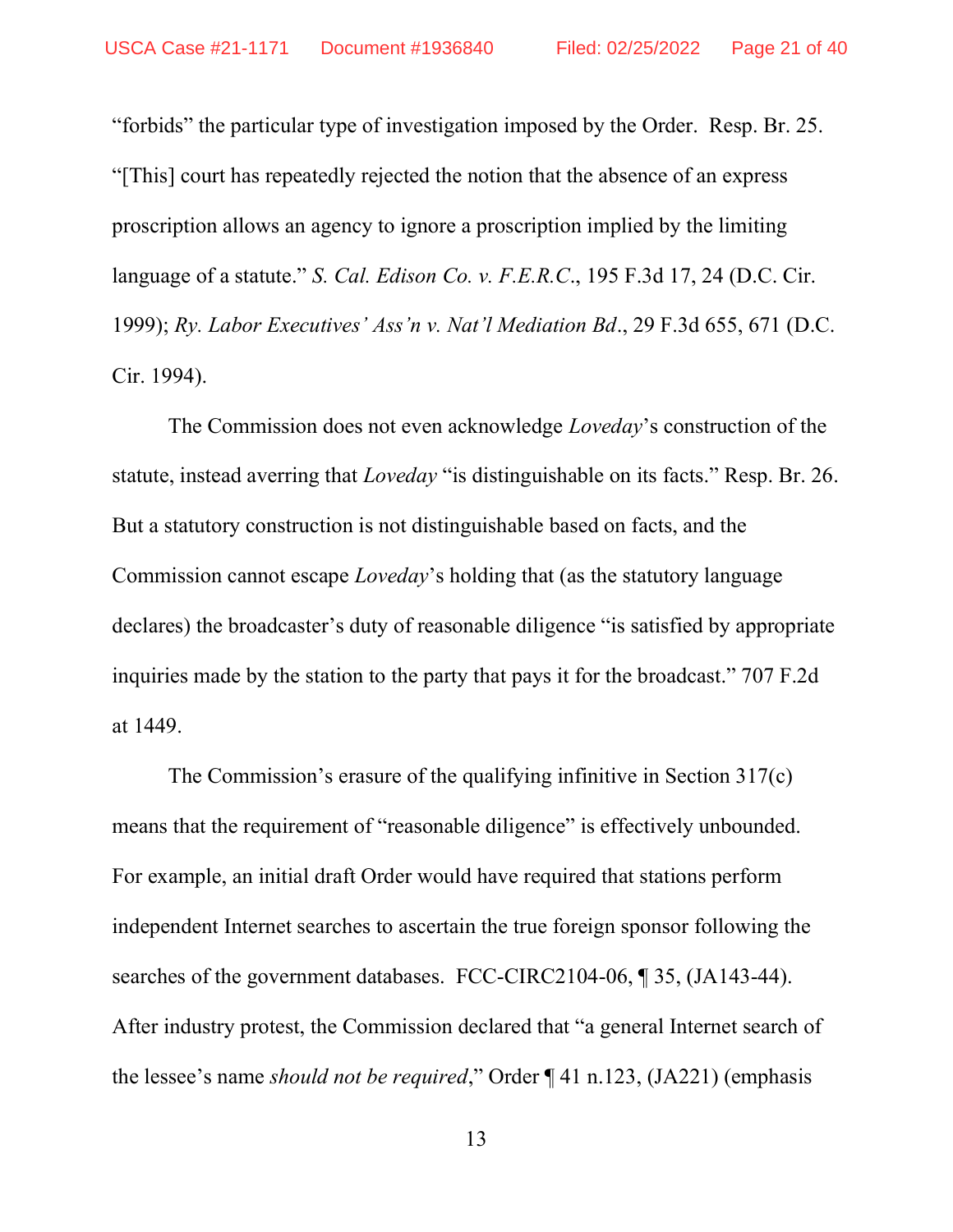added), but now in its brief vaguely states that the broadcaster must still "take other appropriate steps" to ascertain the true sponsor in order to make the mandatory disclosure. Resp. Br. 11 n.4. Although it chose not to require Internet searches, evidently the Commission believes it has the power to require those and other types of independent investigations, subject only to a reasonableness constraint.

The *Loveday* Court resisted this expansive interpretation of Section 317(c) not only because it contravened the statute's terms, but also because imposing a duty of investigation on broadcasters is unworkable and inconsistent with congressional intent. As the Court pointed out, "[b]roadcast companies are not grand juries. They have no power to subpoena documents or to compel the attendance of witnesses." 707 F.2d at 1457. Broadcasters do not have the power to determine the truth about private transactions of third parties, and investigations are unrealistic, burdensome, and potentially infringing upon free speech. Id. at 1458-59.

The Order has not averted these problems. Mandatory independent investigations into government databases are themselves unlawful, but they are also not exhaustive. The Commission improperly interprets Section 317(c) to impose a duty of "'reasonable diligence'" upon broadcasters "to determine the true source of the programming aired on its station," Order ¶ 37, (JA218) (emphasis added), and then announce publicly that a specific foreign governmental entity has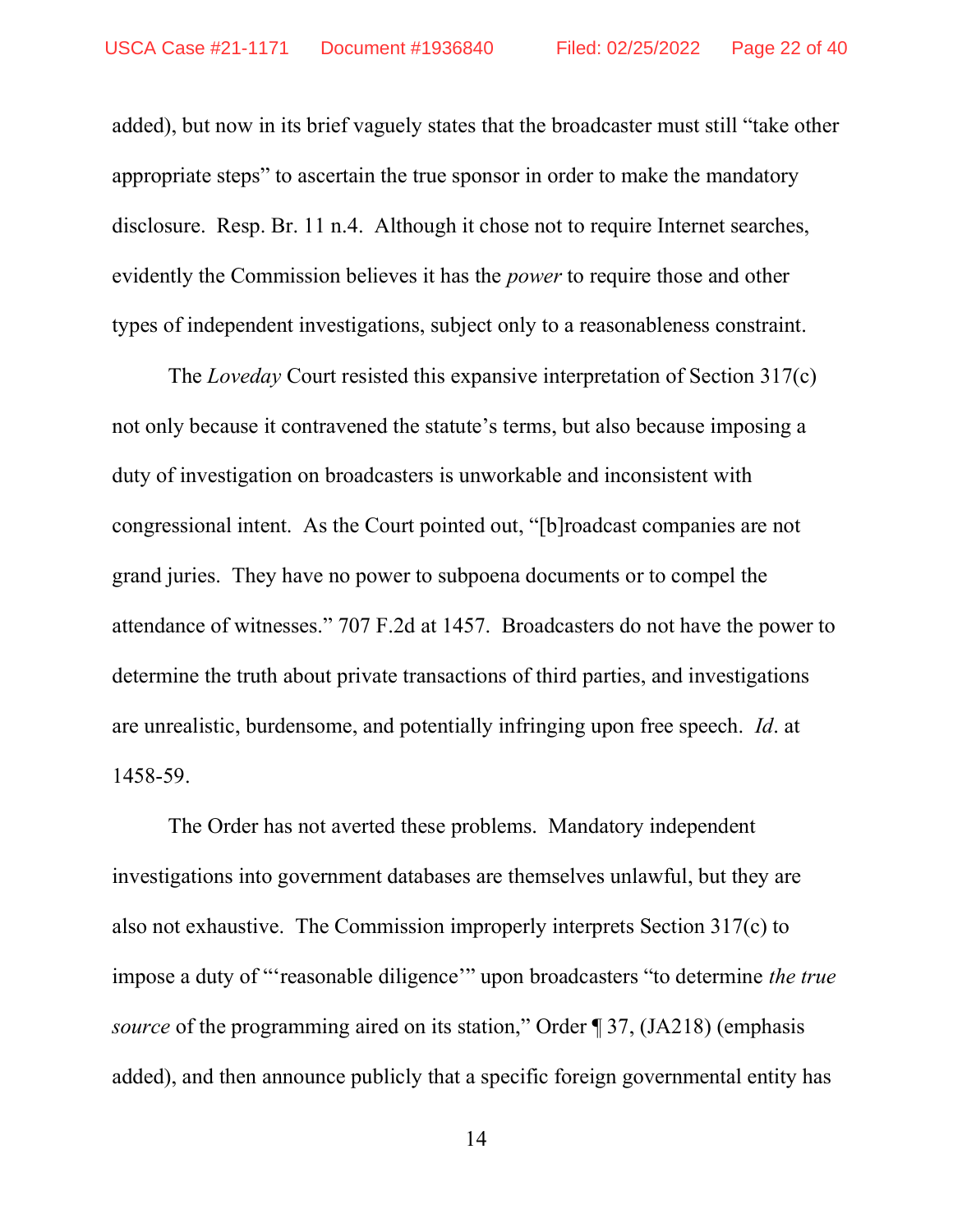sponsored, furnished, or paid for the programming on behalf of a specific foreign country. 47 C.F.R.  $\S$  73.1212(j)(1), (3). Investigating government databases will not yield the information necessary to make that declaration, and it remains unclear how a broadcaster could ever determine the programming's true source even if it identifies the lessee as a registered foreign agent. Congress circumscribed the diligence that broadcasters must exercise to avoid just this problem; it required reasonable diligence in obtaining information from its own employees and those with whom it deals directly, and nothing more.

Furthermore, while agency interpretation cannot overcome plain statutory language or binding judicial precedent, tellingly the Commission cites no Commission ruling imposing any duty of independent investigation in the more than 60 years since Section 317(c)'s enactment. Indeed, its regulations have always excluded independent investigations from the duty of diligence (and still do for other forms of programming). Subsection (b) of Rule 73.1212 tracks the statutory language, providing that "[t]he licensee of each broadcast station shall exercise reasonable diligence to obtain from its employees, and from other persons with whom it deals directly in connection with any matter for broadcast, information to enable such licensee to make the announcement required by this section." 47 C.F.R. § 73.1212(b). Subsection (e) then provides,

Where an agent or other person or entity contracts or otherwise makes arrangements with a station on behalf of another, and such fact is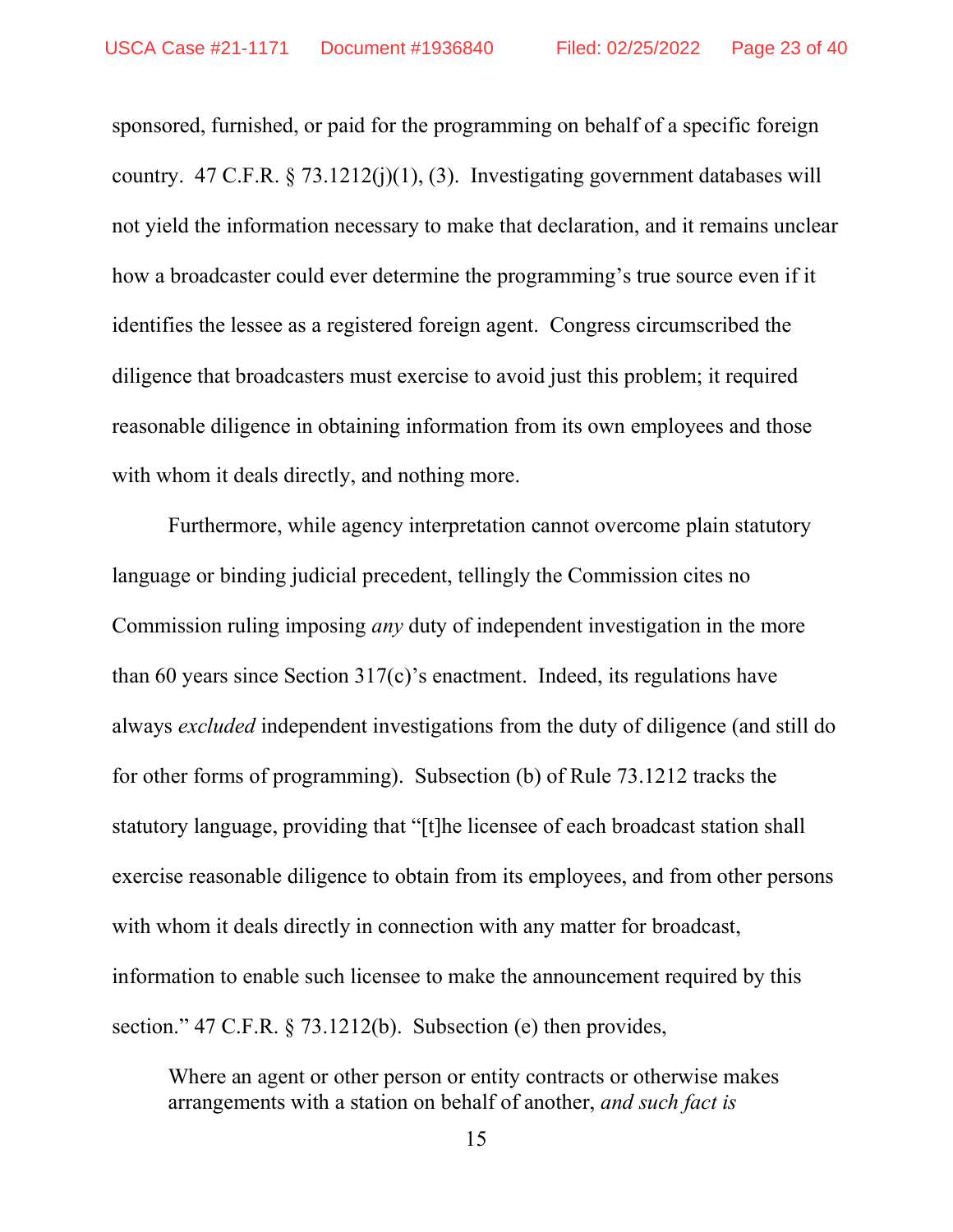known or by the exercise of reasonable diligence, as specified in paragraph (b) of this section, could be known to the station, the announcement shall disclose the identity of the person or persons or entity on whose behalf such agent is acting instead of the name of such agent.

Id. § 73.1212(e) (emphasis added). Thus, if a broadcaster does not know the principal, its duty of diligence extends only to inquiries to its employees or those with whom it deals directly, and not independent investigations. Only this construction comports with the statute and Loveday; the new requirement in subsection (j) of the regulation does not.<sup>5</sup>

<sup>5</sup> The Commission cites the Media Bureau's (not the Commission's) decision in Trumper Communications of Portland, Ltd., 11 FCC Rcd 20415 (Media Bur. 1996), as holding that "licensees could not rely on paying party's assurances as to real party in interest that were contradicted by evidence from public filings." Resp. Br. 20. But that decision (even if assumed to be correct) does not suggest that "reasonable diligence" encompasses independent investigations. In Trumper, a third party had furnished the stations with public-filing evidence refuting the sponsor's claims regarding the real party in interest, id. at 20418; the Bureau never suggested the stations had to search outside sources for such information. Citing Loveday, the Bureau said, "The Commission and the courts have not interpreted these provisions as obligating broadcasters to act as private investigators to ascertain whether the persons with whom they deal are the true sponsors. Rather, unless furnished with credible, unrefuted evidence that a sponsor is acting at the direction of a third party, the broadcaster may rely on the plausible assurances of the person(s) paying for the time that they are the true sponsor." Id. at 20417. The Media Bureau has confirmed that Trumper addresses only circumstances where the broadcaster is furnished with information. Complaints Against ACC Licensee, LLC, 29 FCC Rcd 10427, 10427 (Media Bur. 2014) (dismissing complaints, but noting that the complainants had not "approached the stations directly to furnish them with evidence calling into question that the identified sponsors were the true sponsors").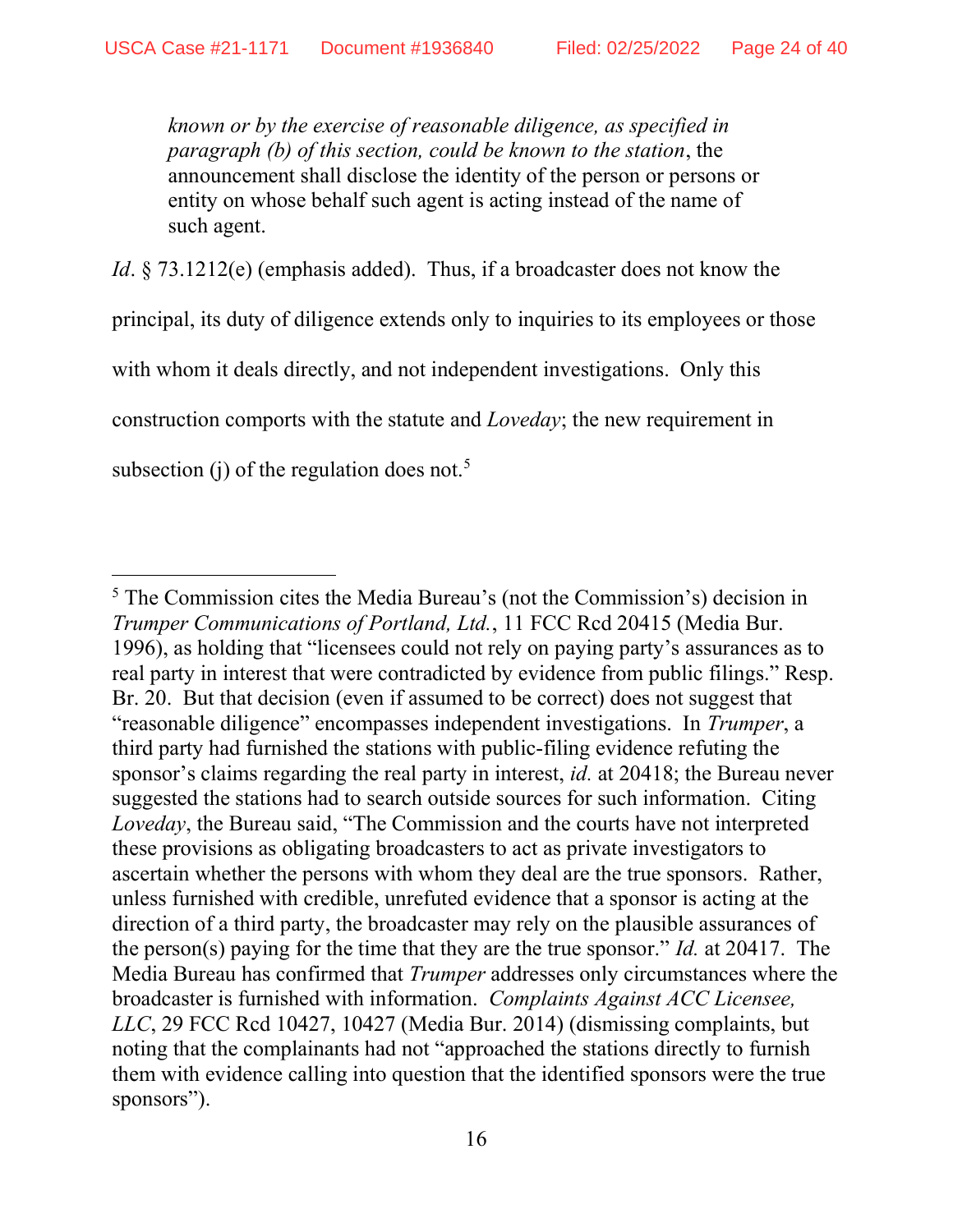## D. The Commission's Rulemaking Power Under Section 317(e) Does Not Salvage the Order

The Commission asserts that, "[e]ven if the Court were to conclude that Section 317(c) does not provide a basis for the rule's name search requirement, Section 317(e) provides an independent basis for that requirement." Resp. Br. 21. That argument lacks force. Section 317(e) is not an independent power; it is merely a power to "prescribe appropriate rules and regulations to *carry out the* provisions of this section." 47 U.S.C. § 317(e) (emphasis added); New England Power Co. v. Fed. Power Comm'n, 467 F.2d 425, 430-31 (D.C. Cir. 1972) (holding that similar rulemaking provisions "do not confer independent authority to act" and may not be exercised to "contravene any terms of the Act") (internal quotation marks omitted), aff'd on other grounds sub nom Fed. Power Comm'n v. New England Power Co., 415 U.S. 345 (2014). A power to "carry out" Section  $317(c)$  is not a power to negate the express restrictions in the statute. See, e.g., Simon v. FEC, 53 F.3d 356, 360 (D.C. Cir. 1995) (power to "'to make ... such rules ... as are necessary to carry out the provisions of [the Act]'" does not permit agency "to override the plain mandate of [the statute]") (citation omitted).

In sum, Congress circumscribed the inquiry broadcasters have to make under Section 317(c) to ascertain announcement information. Congress required only that each station licensee "shall exercise reasonable diligence to obtain" announcement information "from its employees, and from other persons with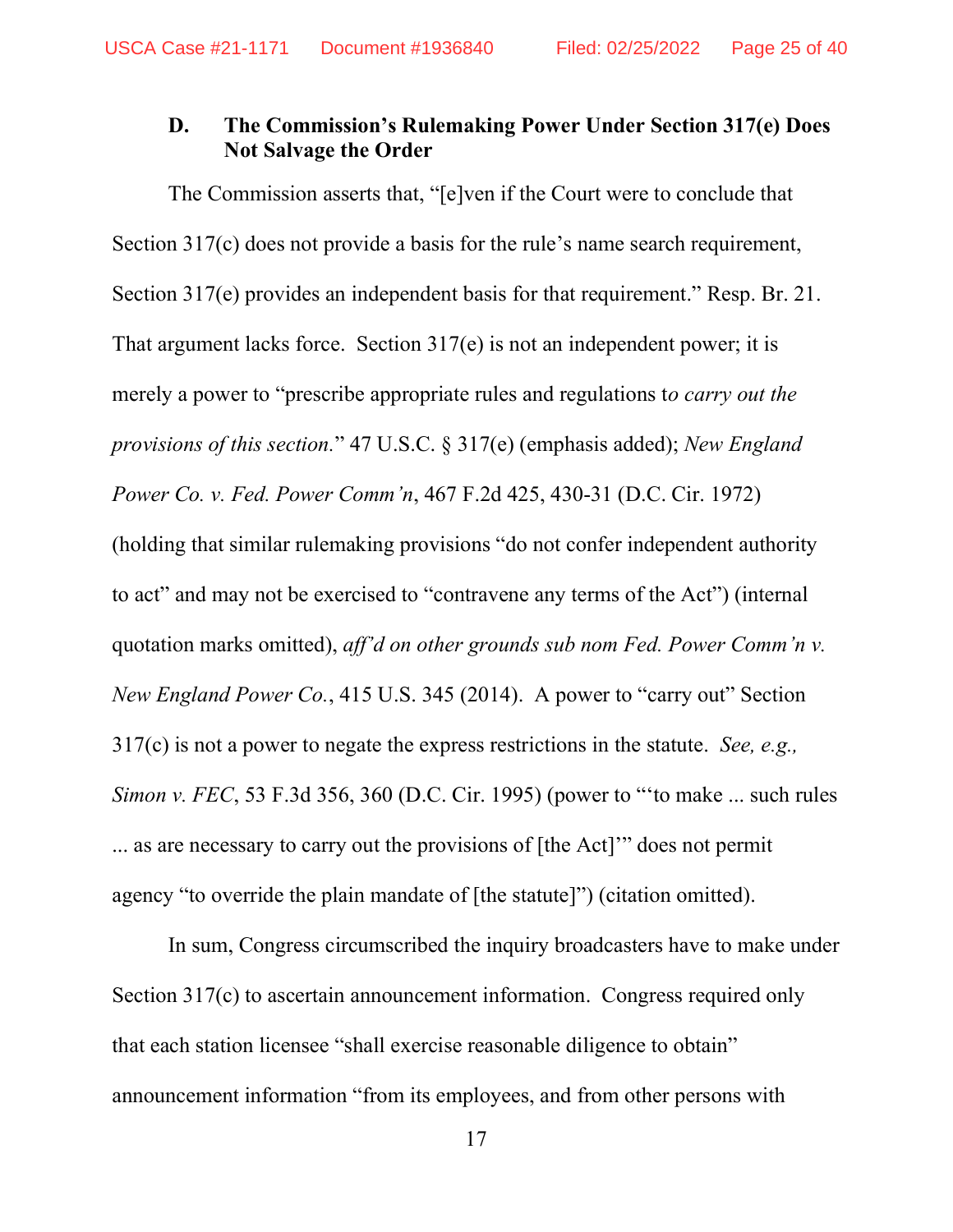whom it deals directly." 47 U.S.C. § 317(c). The Commission's contrary conception that "the licensee bears the responsibility to engage in 'reasonable diligence' to determine the true source of the programming aired on its station," Order ¶ 37, (JA218), and must independently investigate government databases, violates the statute. The Order must be set aside as exceeding statutory jurisdiction.

### II. The Order Violates the First Amendment

As Petitioners have demonstrated, this Court (as it did in *Loveday*) should avoid substantial constitutional questions by narrowly construing Section 317(c) as its plain language and legislative history demand, or declare the Order in violation of the First Amendment. Pet. Br. 38-53. The Commission's defense of the Order's constitutionality falls short.

#### A. The Order Is Subject to Strict or at Least Exacting Scrutiny

The Commission claims that this Court should apply the "heightened rational basis" standard, under which certain content-neutral broadcast regulations will be upheld if "reasonably tailored to satisfying a substantial government interest." Ruggiero v. FCC, 317 F.3d 239, 245 (D.C. Cir. 2003) (en banc). But the Order prescribes the content of speech a broadcaster must make on its own behalf, and requires investigation of third party status to make that speech. See 47 C.F.R. § 73.1212(j)(1), (3); Order ¶ 35, (JA217-18). "Mandating speech that a speaker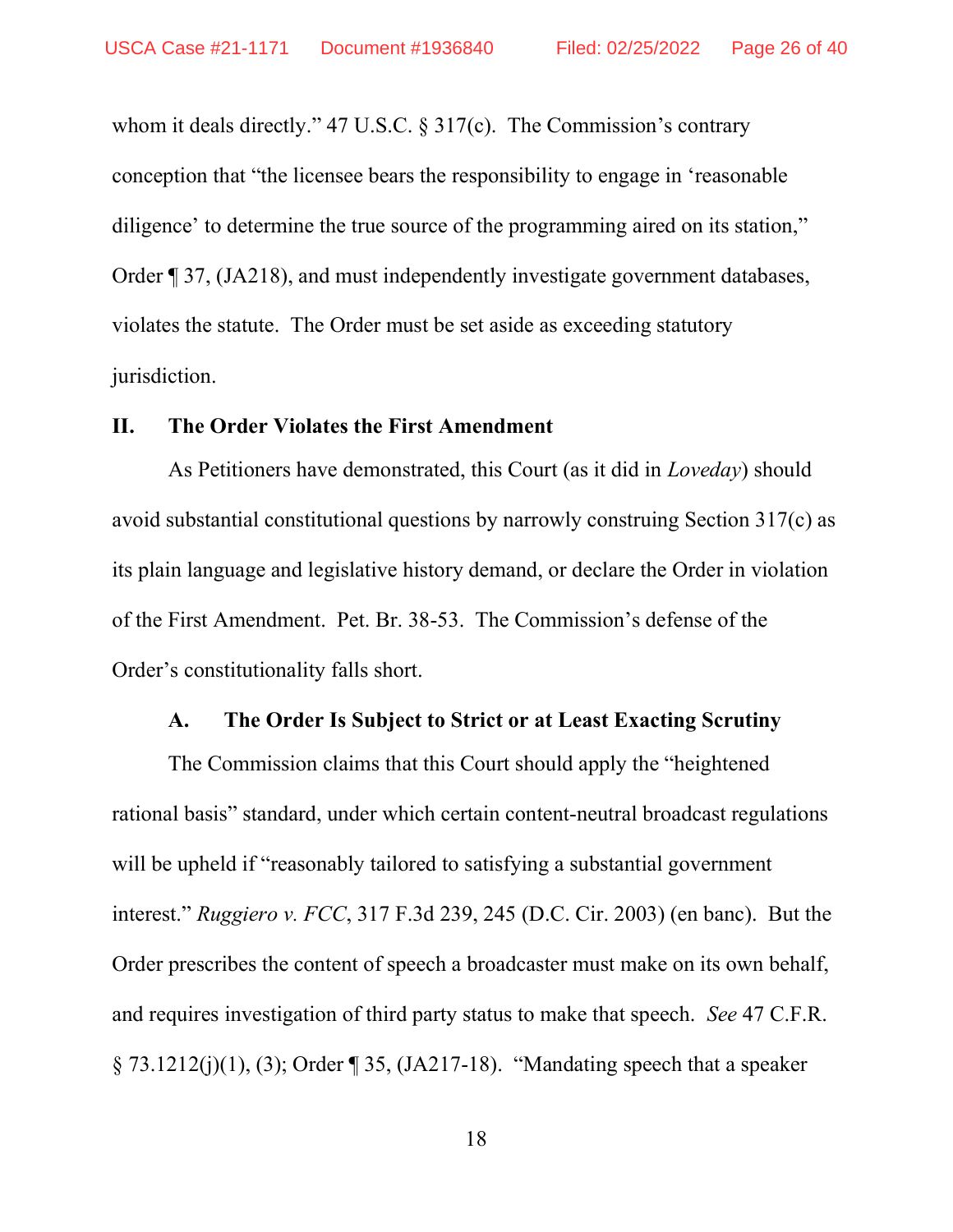would not otherwise make necessarily alters the content of the speech." Riley v. Nat'l Fed'n of the Blind of N.C., Inc., 487 U.S. 781, 795 (1988). Because the Order is not content-neutral, it is subject to strict or at least exacting scrutiny. Pet. Br. 37-38.

## B. The Order Is Not Narrowly Tailored to Serve a Sufficiently Important Governmental Interest

A regulation is narrowly tailored only if it does not "burden substantially more speech than is necessary to further the government's legitimate interests." McCullen v. Coakley, 573 U.S. 464, 486 (2014) (citation omitted). The government bears the burden of "demonstrat[ing] that the harms it recites are real and that its restriction will in fact alleviate them to a material degree." *Edenfield v.* Fane, 507 U.S. 761, 770-71 (1993).

The Commission does not demonstrate that the harms it recites are real *or* that the Order will alleviate them to a material degree. It claims that a duty to investigate only foreign entities registered under FARA or Section 722 reduces a broadcaster's burden, Resp. Br. 34-35, but that just creates constitutional problems of a different dimension. The Order does not redress any propaganda by surreptitious foreign agents. The only possible harm that the Order's investigation mandates could address is misrepresentation by foreign registrants of their status as sponsors of broadcast programming. But that problem has never been known to occur. The Commission identified only a few reports of a foreign governmental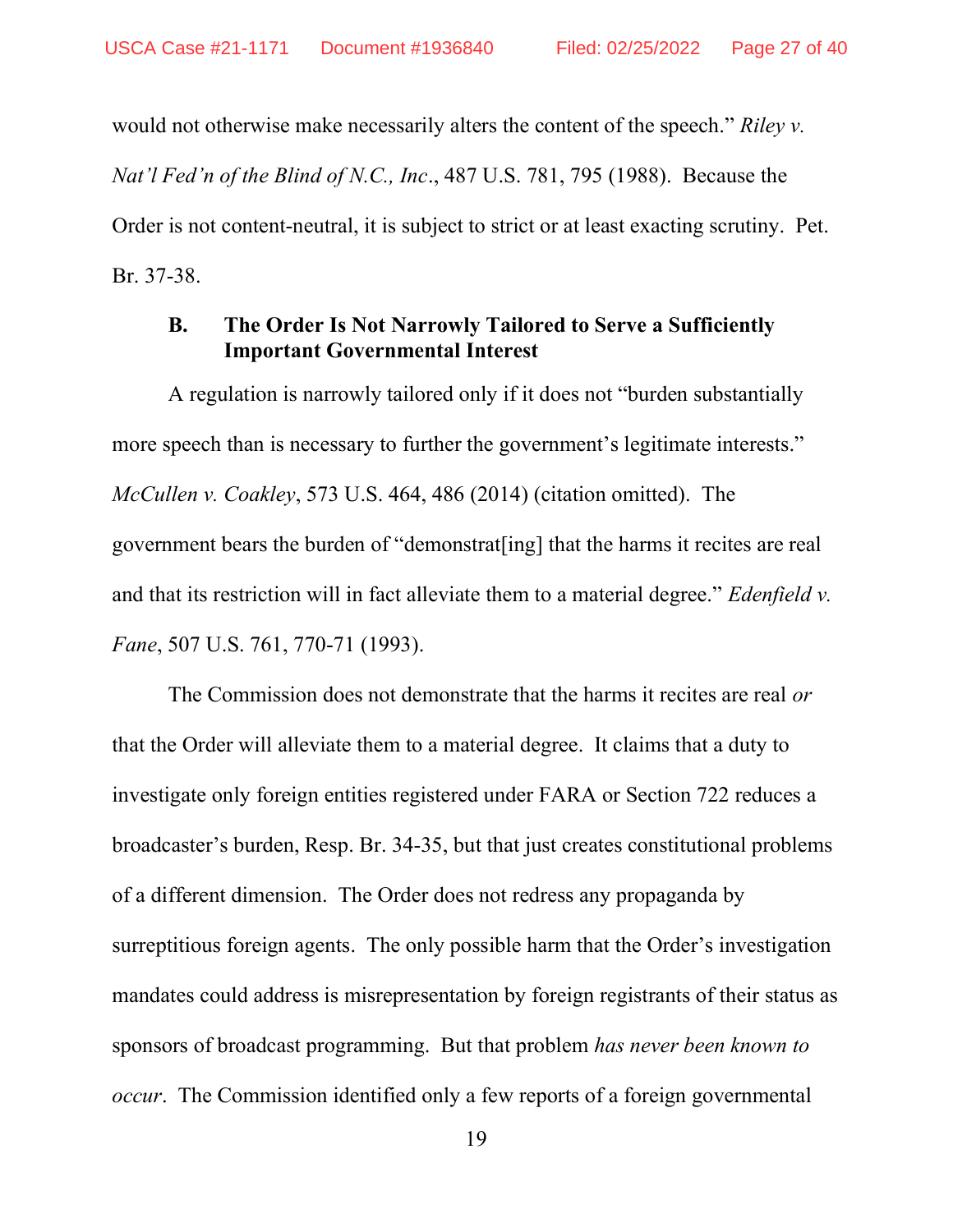entity leasing broadcast time, but in no case do the reports identify a FARA or Section 722 registrant that failed to disclose the foreign sponsor. Pet. Br. 41-43.<sup>6</sup> Thus, the Commission structured its regulation not to cover the only "problems" it identified. Speculation that many FARA or Section 722 culprits may have gone "undetected" because of lack of prior "standardized guidance" from the Commission on how to identify them, Resp. Br. 36, is far- fetched. The Commission did not support this point in the Order on review, and regardless cannot sustain its burden of proof on narrow tailoring with baseless speculation.

Furthermore, the problem is *not likely to occur in the future*. Foreign registrants are not disguised foreign agents preying on unsuspecting audiences; they comply with the law and disclose themselves to the U.S. government. Every person required to register as a foreign agent under FARA must submit two copies of any informational materials distributed for or in the interests of a foreign principal to the DOJ, and those materials must contain a "conspicuous statement" that they are distributed on behalf of that principal. 22 U.S.C.  $\S$  614(a), (b). Willful failure to comply with the disclosure obligation is subject to criminal

<sup>&</sup>lt;sup>6</sup> RM Broadcasting continued to lease airtime on radio stations after FARA registration, but there is no finding that it has not made the required disclosures. See Joe Chiodo, Russian Radio Takes to Kansas City Airwaves, KCTV News 5 (Feb. 13, 2020), https://www.kctv5.com/news/local\_news/russian-radio-takes-tokc-airwaves/article 638da88c-4eae-11ea-b931-ef157bacebfb.html (cited in Order ¶ 4 n.9, (JA202)); see also sources cited at Order nn.74, 178 (JA212, JA231).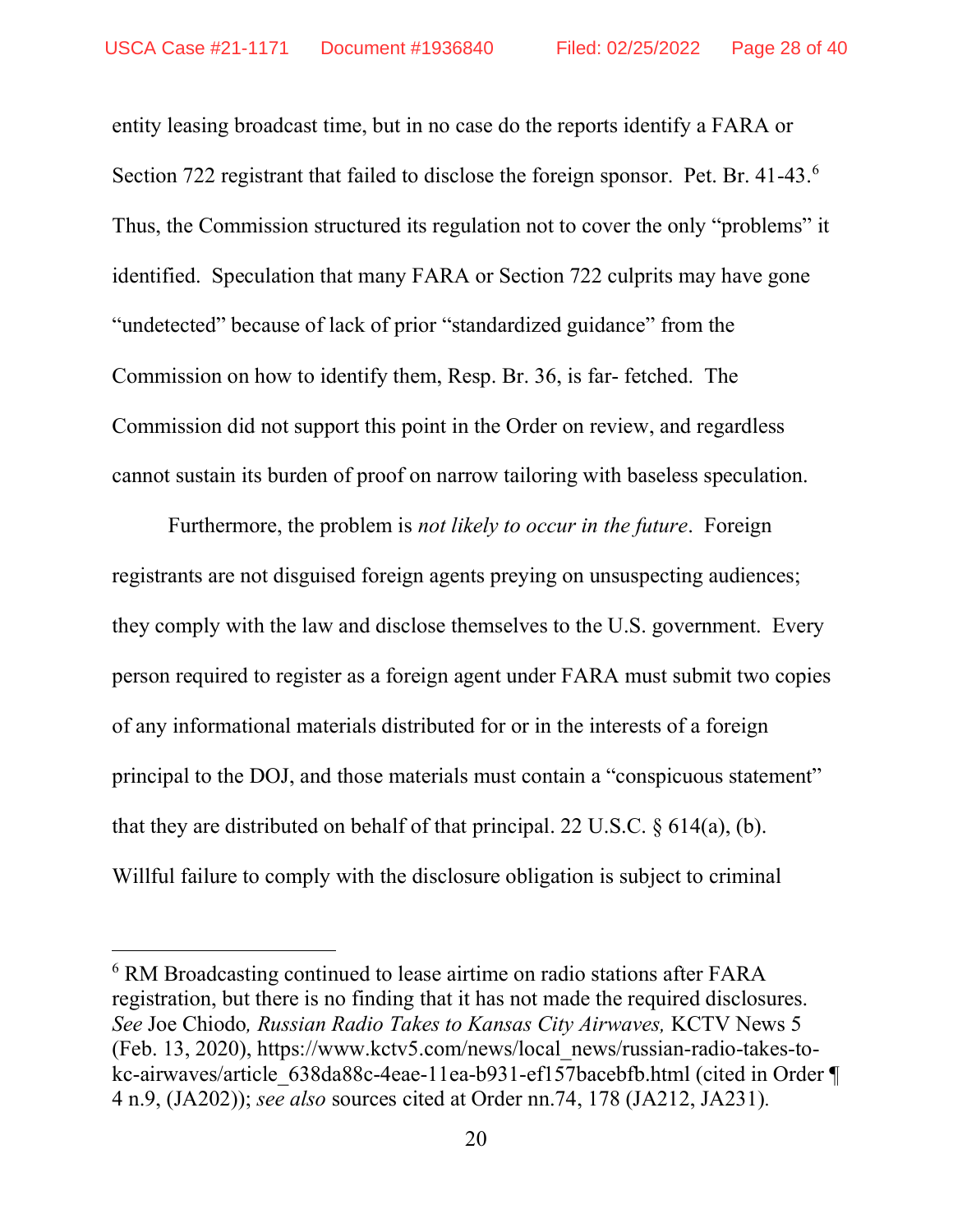sanctions. *Id.*  $\S 618(a)(1)$ . Unsurprisingly, foreign media agents that registered with FARA provide DVDs of their programming to the DOJ. See Committee to Protect Journalists, Several foreign news outlets required to register as foreign agents in US (July 2, 2019), https://cpj.org/2019/07/several-foreign-news-outletsrequired-to-register/. It is highly unlikely that FARA registrants accepting a duty backed by criminal sanctions to identify the foreign principal in informational materials (including broadcast programming), and who provide copies of their programming to the DOJ, will misrepresent their status to broadcasters. The "dynamic" nature of the government databases, Resp. Br. 38, does not change the fact that the putative harms neither exist nor are likely to exist. The Order burdens speech with no discernible benefit and thus fails to serve a sufficiently important governmental interest. It may be true that "'[a]n agency need not suffer the flood before building the levee,'" Resp. Br. 36 (quoting Stilwell v. Off. of Thrift Supervision, 569 F.3d 514, 519 (D.C. Cir. 2009)), but the Commission cannot ask broadcasters to build a levee in a desert.

The Commission also has not established that the Order redresses any actual or threatened harms with regard to U.S.-based foreign media outlets. FARA exempts a narrowly drawn category of U.S.-based press organizations from the definition of a "foreign agent" if they are 80% owned, managed, and directed by U.S. citizens and "not owned, directed, supervised, controlled, subsidized, or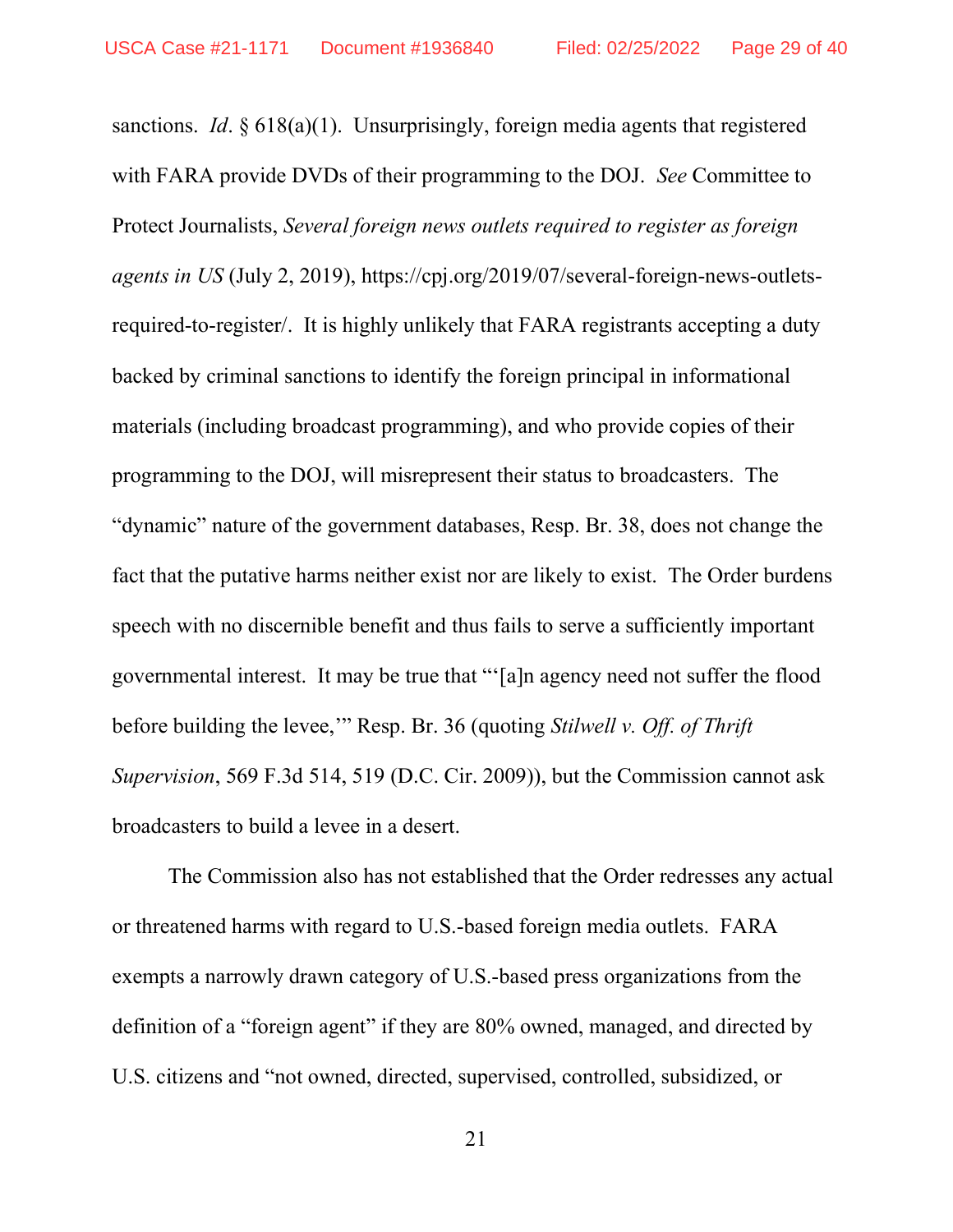financed, and none of its policies are determined by any foreign principal" or foreign agent. 22 U.S.C. § 611(d). In Section 722 of the Communications Act, Congress separately required any multichannel video (e.g., cable or satellite) programming producer or distributor to U.S. consumers who would be a foreign agent under FARA of a foreign government or a foreign political party but for this exemption to register with the Commission as a "foreign media outlet." 47 U.S.C.  $§ 624(a), (d)(2).$ 

Given such exacting criteria, Section 722 registrants are rare. Only two entities have ever registered under Section 722, and none is registered now. See https://www.fcc.gov/united-states-based-foreign-media-outlets (listing historical registrants). The Commission has not identified any Section 722 registrant, past or present, that has leased *broadcast* programming on behalf of a foreign government, much less done so without proper disclosure. Yet each of the nation's 12,000-plus commercial broadcasters must train and pay staff to check every one of their existing, new, or renewed leases against the Commission's foreign media outlet reports, and keep records of their inquiries. 47 C.F.R.  $\S 73.1212(i)(3)(iv)-(v)$ , (1). And (as with the FARA search) this is an exercise in futility, since Commission reports contain no information enabling a broadcaster to determine if a foreign governmental entity represented by the outlet paid for the specific leased programming, or to make the specific announcement required by the Order. See,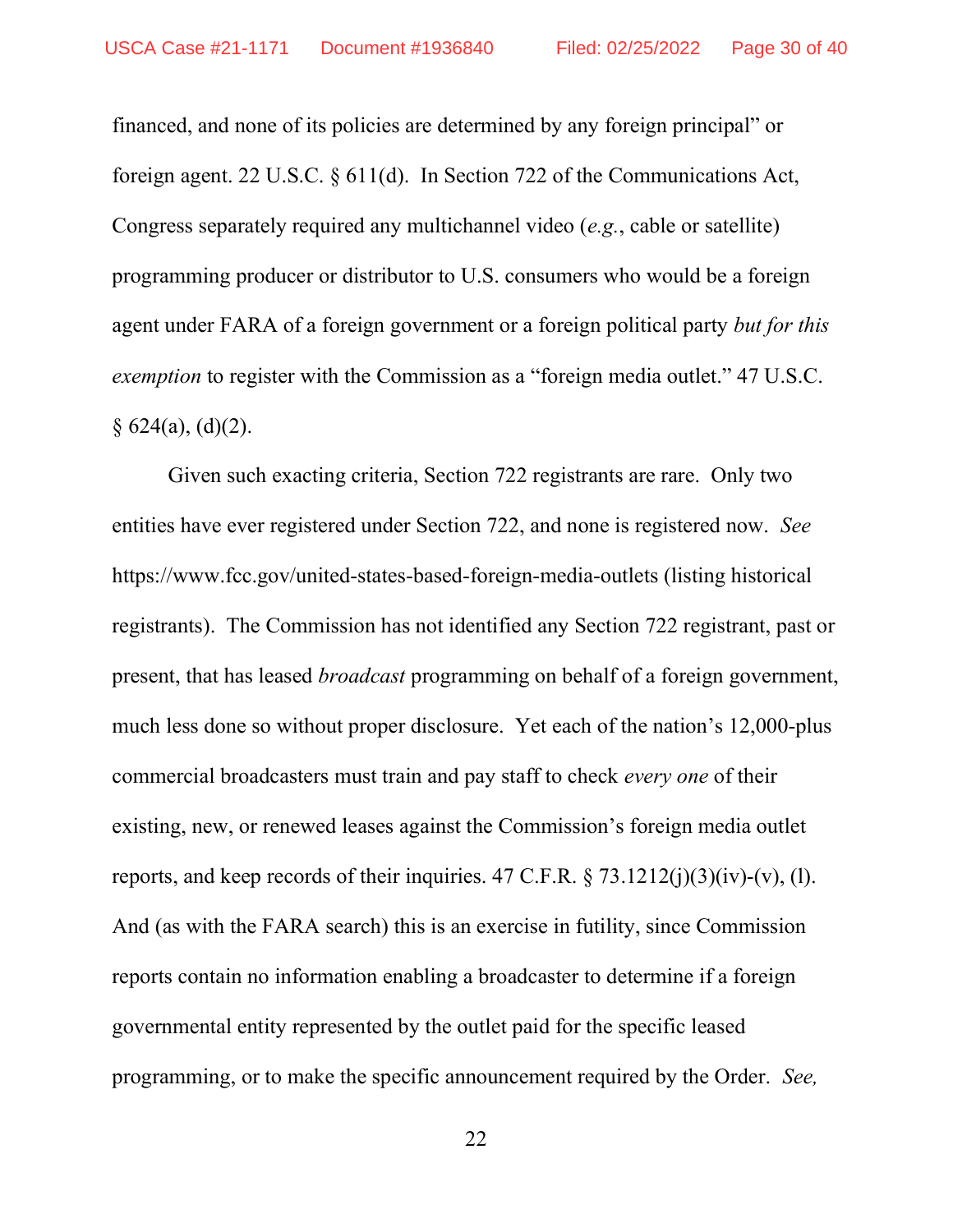e.g., 47 U.S.C.  $\S$  624(a) (requiring the outlet to report only its name and "[a] description of the relationship of such outlet to the foreign principal of such outlet, including a description of the legal structure of such relationship and any funding that such outlet receives from such principal").

The Order, moreover, is both underinclusive and overinclusive. The Commission claims it has jurisdiction over broadcasters under Section 317(c), Resp. Br. 39-40, but does not disclaim jurisdiction over other competitive media where the problem is more acute (including cable services). The Commission points to certain broadcaster-specific regulations of speech, Resp. Br. 40, but those concern an area (political advertising) in which broadcasters are heavily involved. The Commission has not identified leased-programming harms that would justify singling out broadcasters, and underinclusivity signals that the law does not truly advance the state's interest. Williams-Yulee v. Fla. Bar, 575 U.S. 433, 449 (2015).

The Order is also highly overinclusive, especially given the scant evidence of harm. Pet. Br. 44-47. The Order's investigational and disclosure requirements apply to every existing, new, or renewed lease, even infomercials, church-service broadcasts, and local programming where the risk of undisclosed foreign governmental sponsorship is vanishingly small. 47 C.F.R. § 73.1212(j)(3); Order ¶ 48, (JA225). Virtually all lessees will be domestic entities that will truthfully deny that they are foreign governmental entities, or that foreign governmental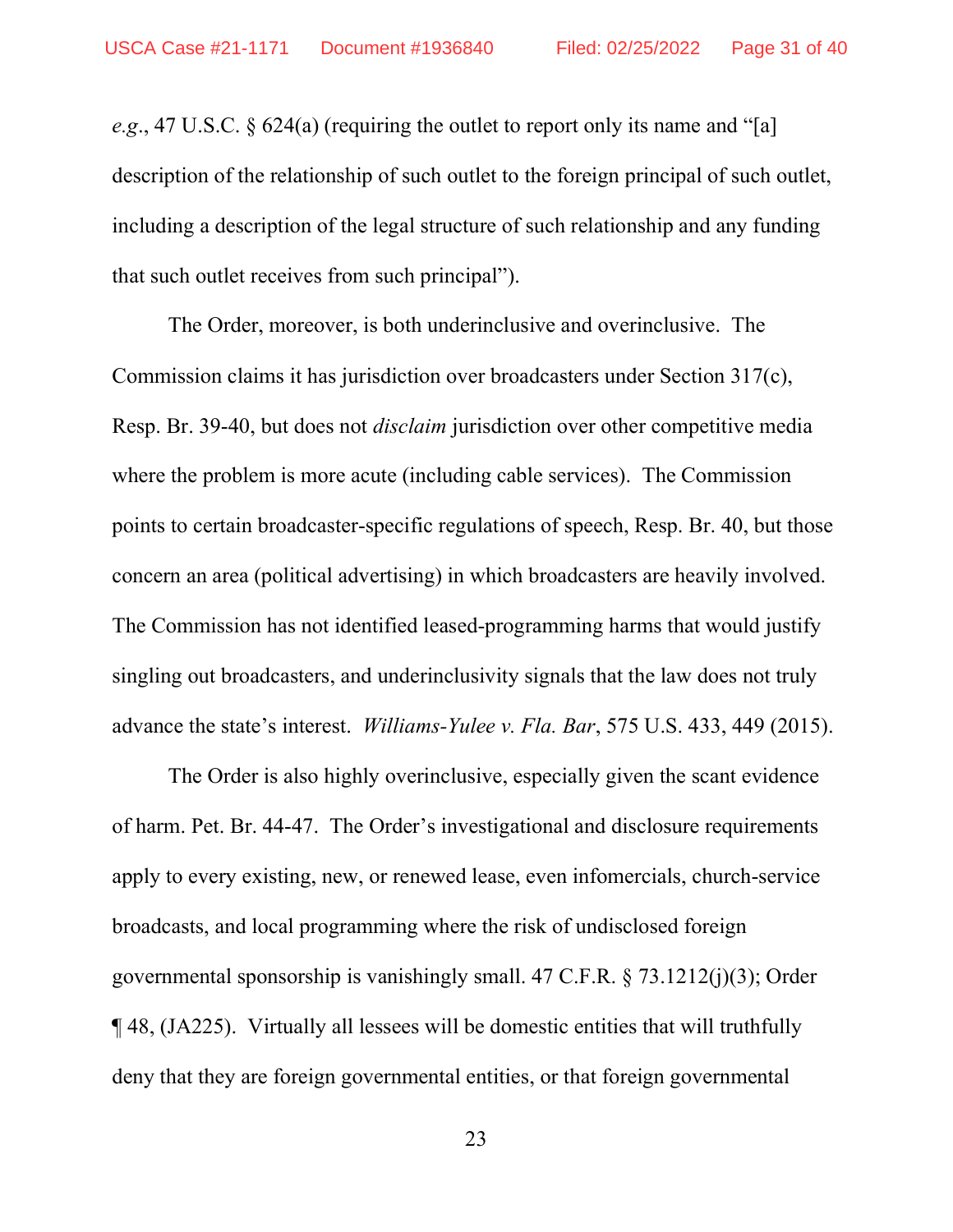entities in the production or distribution chain have provided an inducement for the programming. Yet, because every denial triggers an investigation, investigations will be necessary for virtually every lease, even though (as detailed above) neither the FARA nor Section 722 databases provide the information needed to enable a truthful declaration as to whether a foreign governmental entity paid for specific programming on behalf of a particular foreign country. The cumulative expense of repetitive, fruitless investigations is high. The Order violates the First Amendment because it "burden[s] substantially more speech than is necessary to further the government's legitimate interests." McCullen, 573 U.S. at 486 (citation omitted).

Finally, multiple less restrictive alternatives would have burdened less speech, which refutes any claim of narrow tailoring. The Commission could have limited investigations to programming on matters of public controversy, a defined category under the statute. Pet. Br. 51-52. The Commission irrelevantly observes that the statutory reasonable-diligence requirement is not limited to such programming, Resp. Br. 43; the question is when "reasonable diligence" requires the extraordinary measure of independent investigations. The Commission notes the "risk of hidden foreign governmental sponsorship" in other areas like arts and cultural programming, Resp. Br. 16, 40-41, but those are not the harms the Order recounts. Having justified speech restrictions based on the dangers of foreign propaganda and misinformation that seek "to persuade the American public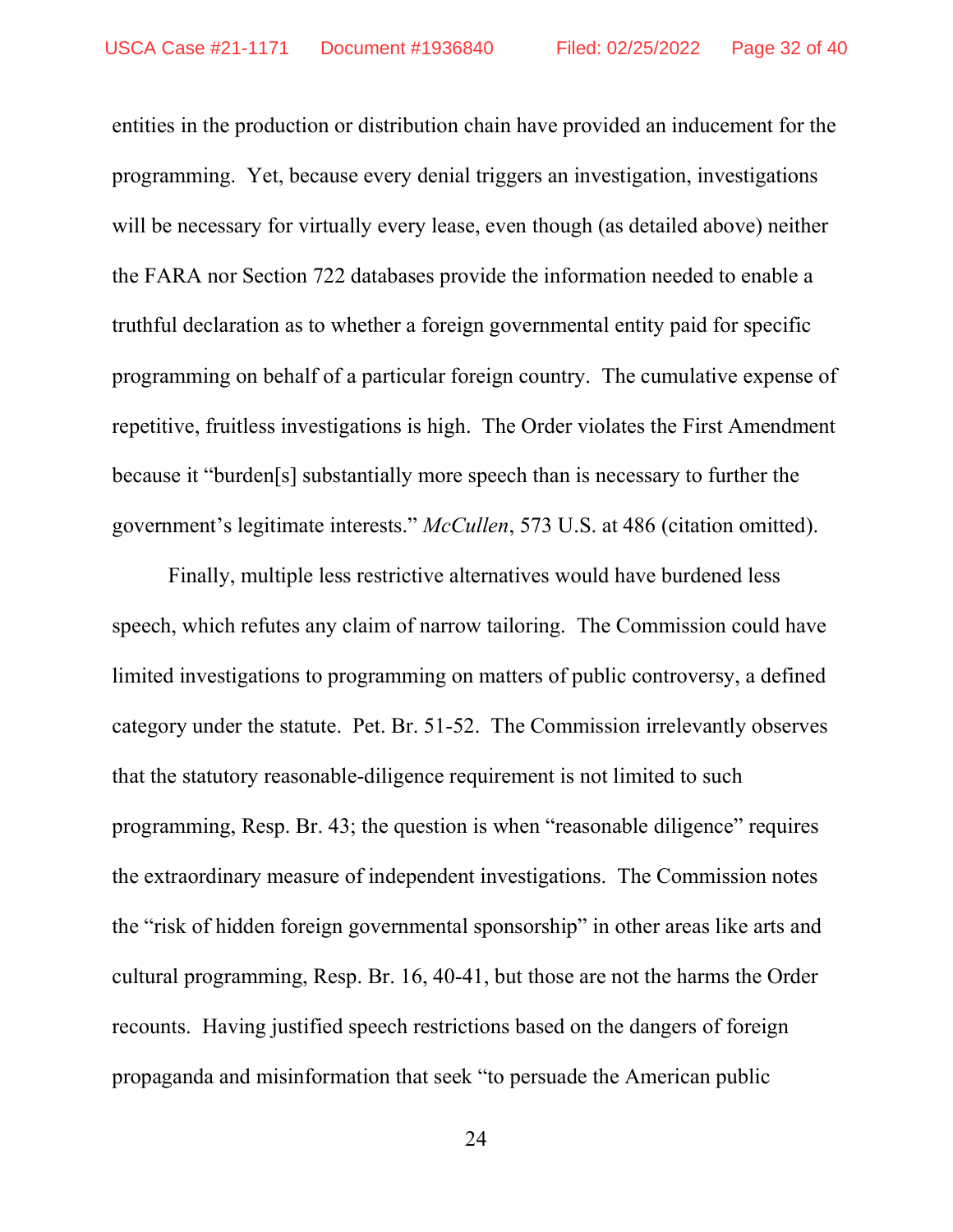without adequate disclosure of the true sponsor," see Order  $\P$  3-4 & nn. 9, 10, 74, (JA201-02, JA212), the Commission could have tailored the Order accordingly.

The Commission also could have limited investigational duties to circumstances where the broadcaster would have "reason to believe" the lessee might be a foreign governmental entity, which would have eliminated much of the Order's pointless make-work. The Commission's complaint that this standard is unduly subjective or discriminatory, Resp. 41-42, is wrong, Pet. Br. 49- 51, and flies in the face of the Commission's longstanding "[d]eference … to the reasonable, good faith determinations of licensees" regarding disclosures in the analogous "political programming regulatory scheme." Complaints Involving the Political Files of WCNC-TV, Inc., 35 FCC Rcd 3846, 3849-3850 (2020).

Alternatively, the Commission could have enforced obligations on the foreign actors to make the appropriate disclosures to broadcasters (just as FARA does), and include the foreign country represented. Pet. Br. 52-53. The Commission claims that FARA does not prevent abuses, Resp. Br. 43, but it has no evidence that foreign registrants accepting their legal obligations under FARA or Section 722 have committed any abuses. The fact remains that broadcasters, even after investigating the government databases, have no access to information enabling them to make the Order's required announcement; the broadcaster will be forced to choose between making a potentially false announcement based on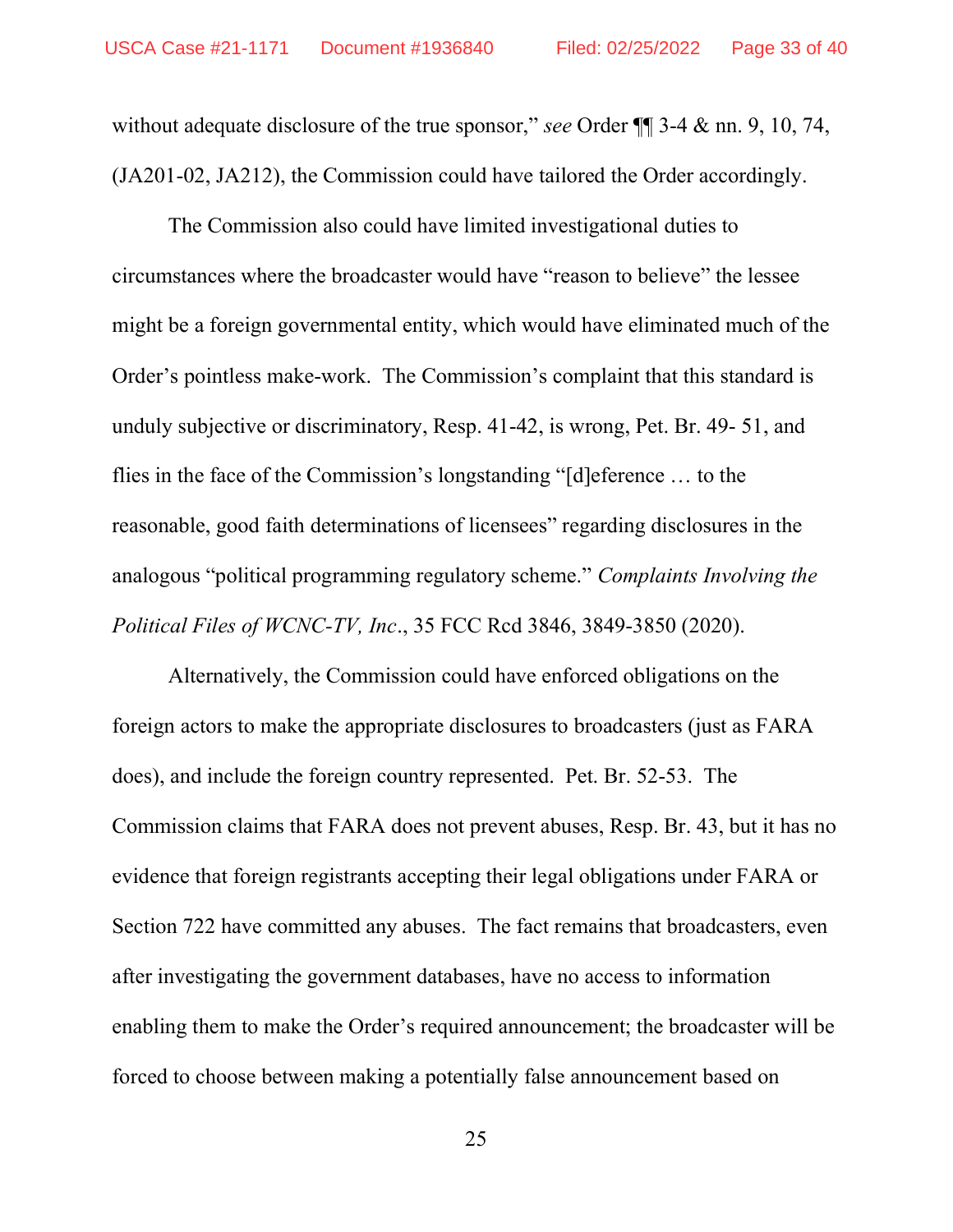imperfect information or rejecting the lease. Enforcing obligations on foreign lessees to enable broadcasters to make the statutory disclosures would be equally effective without the massive aggregate burdens on broadcaster speech and the potential chilling of legitimate speech. This is neither narrow nor reasonable tailoring.

The Order's stark mismatch of ends and means renders it unconstitutional under strict, exacting, or even heightened rational basis scrutiny.

### III. The Order Violates the Administrative Procedure Act

The Commission unsuccessfully attempts to obscure the lack of record evidence demonstrating a problem warranting regulatory action by touting reliance on its "reasonable predictive judgement." Resp. Br. 44-45. Such judgments "must be based on some logic and evidence, not sheer speculation." Sorenson Commc'ns Inc. v. FCC, 755 F.3d 702, 708 (D.C. Cir. 2014) (internal quotations omitted). Support for the Order's predictive judgment is sorely lacking. Although it has authority to investigate potential violations of its existing sponsorship identification rules, the FCC relied on three news reports, as old as 2015, that two foreign governmental networks aired on radio stations. Resp. Br. 44. None identified a FARA or Section 722 registrant doing so without proper disclosure. The Commission's evidence—which concerns no "harms" that the Order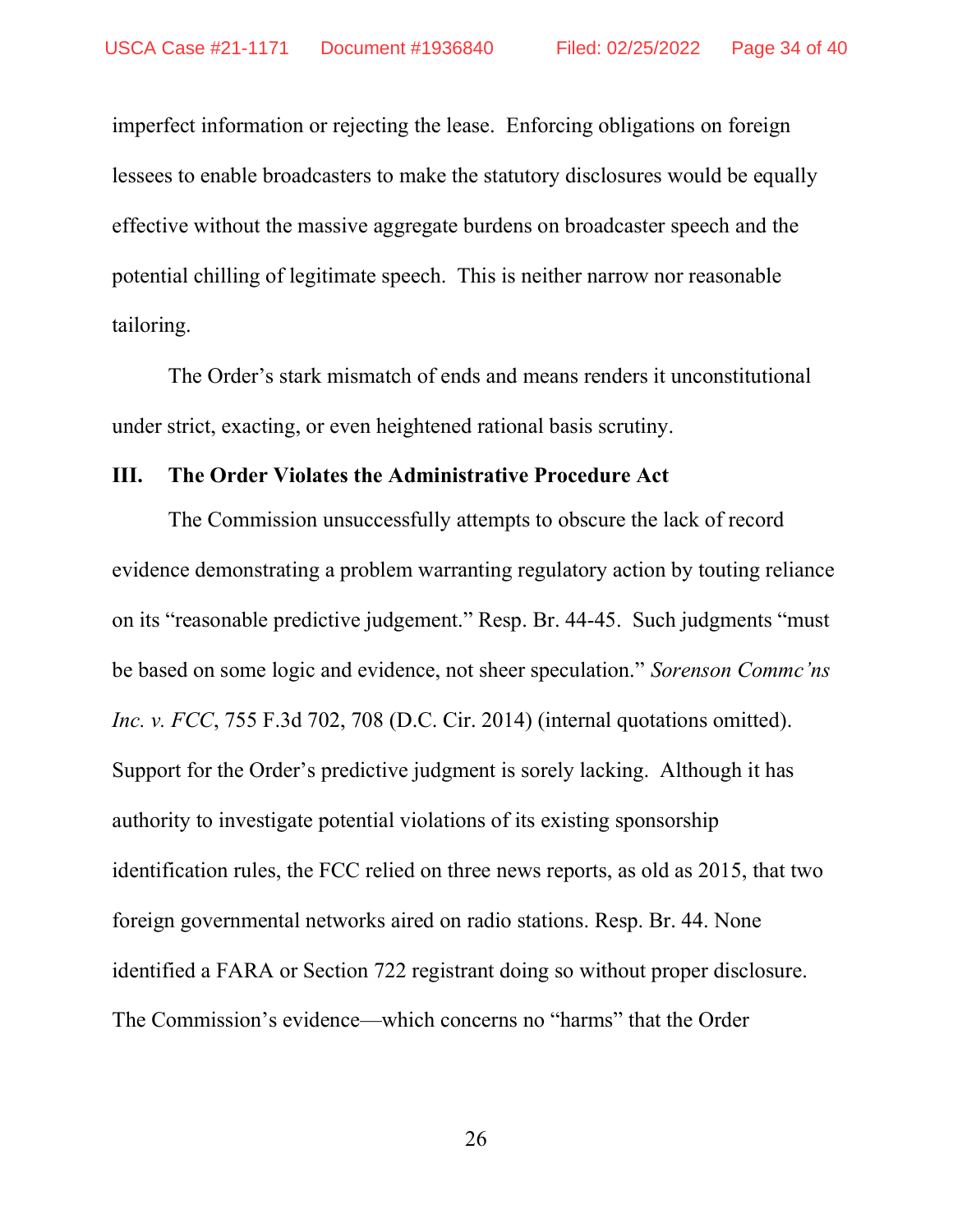redresses—cannot justify requiring every commercial broadcast station to undertake independent investigations for every existing and future lease.

The FCC's reliance on *FCC v. Prometheus Radio Project*, 141 S. Ct. 1150 (2021), Resp. Br. 44-45, is misplaced. There, in conducting a congressionally mandated periodic review of broadcast ownership rules, the Court deferred to the Commission's judgment because it had "repeatedly asked commenters to submit empirical or statistical studies" about the effect of rule changes, and "[i]n the absence of additional data from commenters, the FCC made a reasonable predictive judgment based on the evidence it had." Id. at 1160. Here, despite having the ability to obtain more data, the Commission instead developed a rule from whole cloth based on amorphous "predictive judgment."

Excluding noncommercial broadcasters and commercial stations without leases, Resp. Br. 45, cannot cure the rule because it still unduly burdens thousands of stations that never have and never will air foreign governmental content. "Softening an arbitrary and capricious rule" by reducing the number of regulatees subject to it "does not necessarily cure it." ALLTEL Corp. v. FCC, 838 F.2d 551, 558-59 (D.C. Cir. 1988). The Commission's contention that no commenter asked it to exclude small broadcasters from the rule is similarly non-responsive, Resp. Br. 45, given that Petitioners and others raised the issue of harm to smaller broadcasters, new entrants, and minorities. Pet. Br. 12-13 & n.11. Moreover,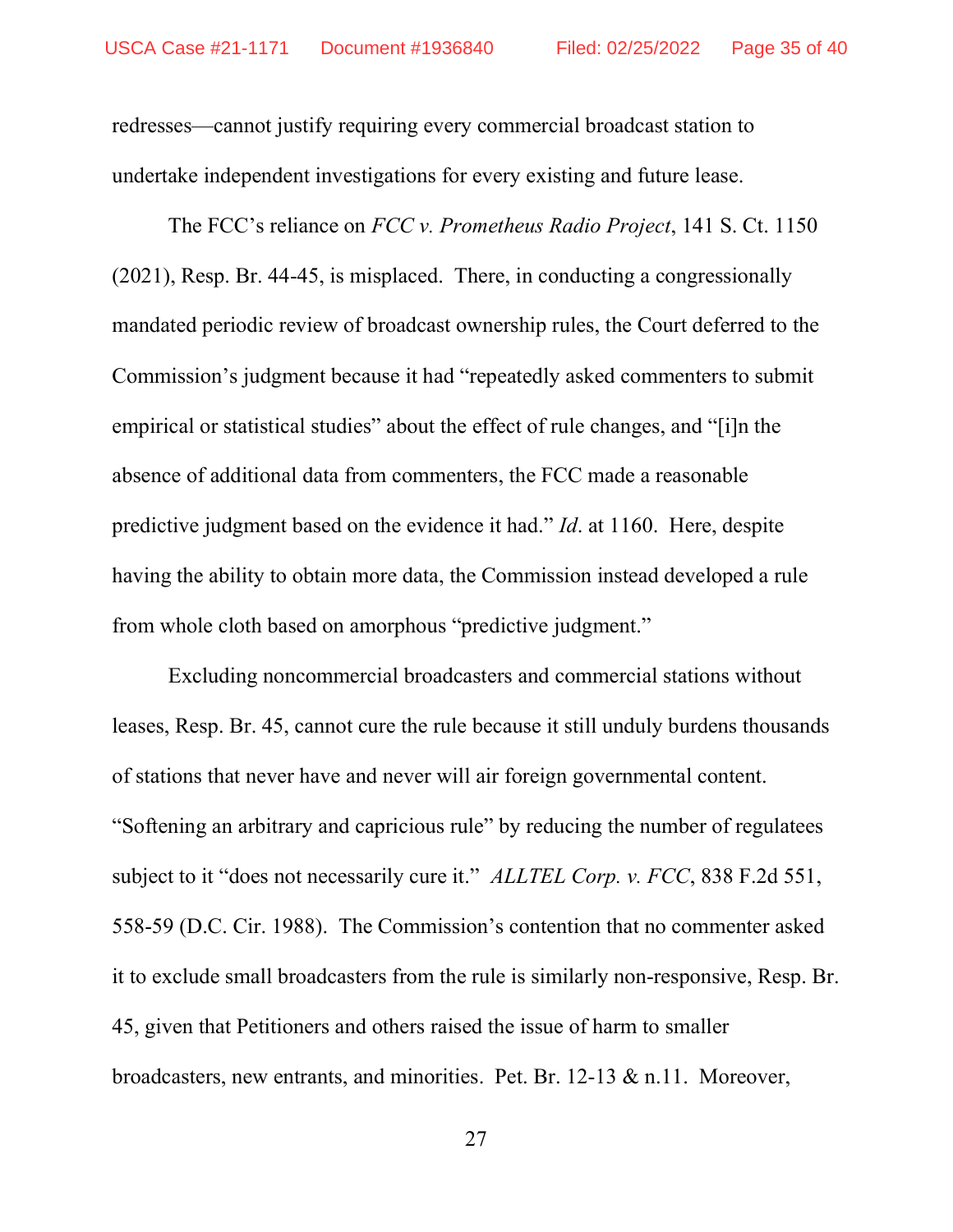excluding small broadcasters still fails to limit the rule to situations, if any,

portending a reasonable chance of public harm.

Finally, as explained above, the rule as drafted redresses a phantom harm

never known to occur and highly unlikely to occur in the future. See 19-26, supra.

The Commission has not, and cannot, justify the Order under the APA.

### **CONCLUSION**

This Court should set aside the Order.

Dated: February 25, 2022

Respectfully submitted,

/s/ Stephen B. Kinnaird Stephen B. Kinnaird PAUL HASTINGS LLP 2050 M Street, NW Washington, DC 20036 (202) 551-1700 stephenkinnaird@paulhastings.com

Counsel for Petitioners National Association of Broadcasters, Multicultural Media, Telecom and Internet Council, Inc., and National Association of Black Owned **Broadcasters** 

/s/ Richard Kaplan Richard Kaplan Jerianne Timmerman NATIONAL ASSOCIATION OF BROADCASTERS 1 M Street, SE Washington, DC 20003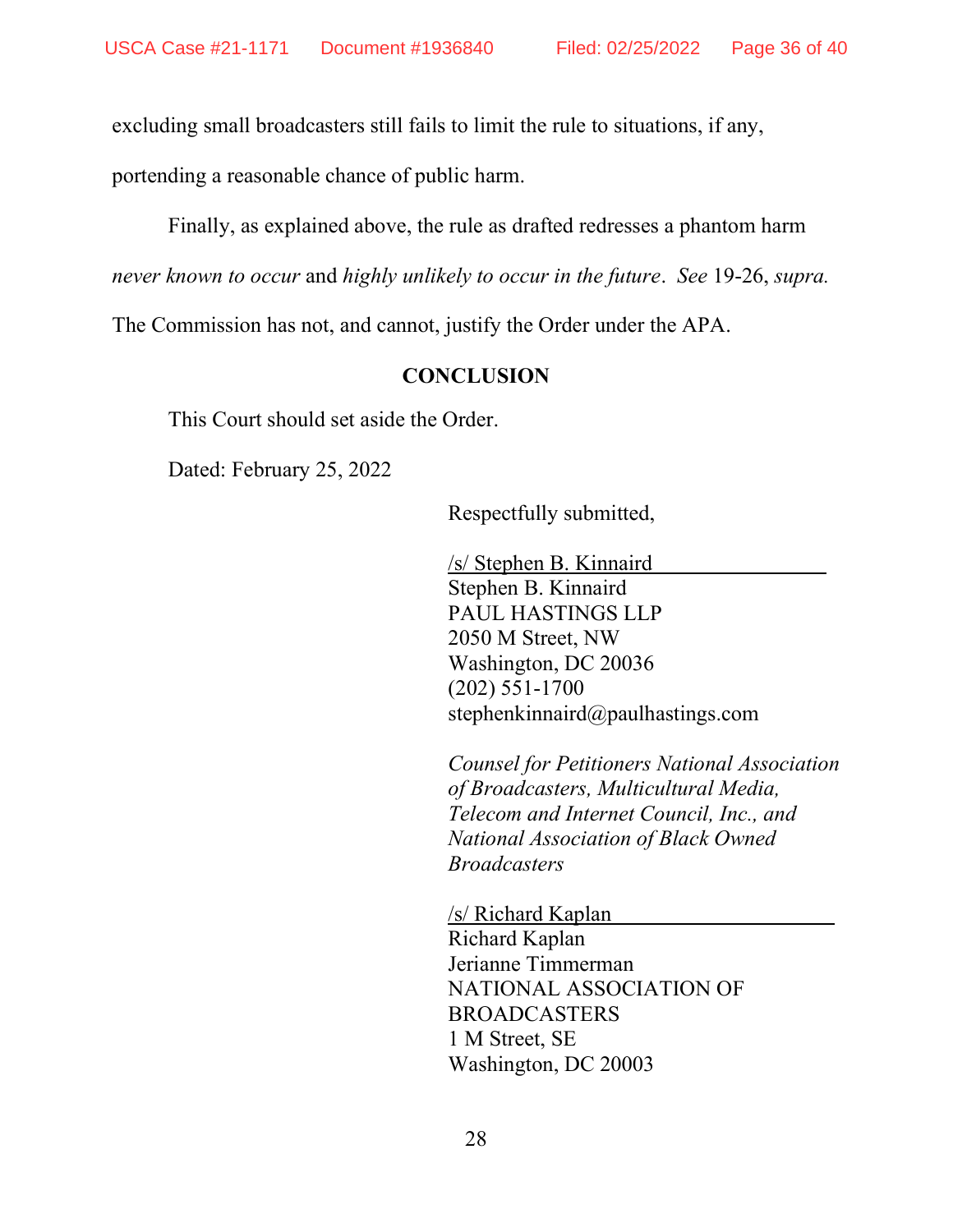/s/ Robert E. Branson

Robert E. Branson David Honig MULTICULTURAL MEDIA, TELECOM AND INTERNET COUNCIL, INC. 1250 Connecticut Avenue, NW, 7th Floor Washington, DC 20036

/s/ James L. Winston

James L. Winston NATIONAL ASSOCIATION OF BLACK OWNED BROADCASTERS 1250 Connecticut Avenue, NW, Suite 700 Washington, DC 20036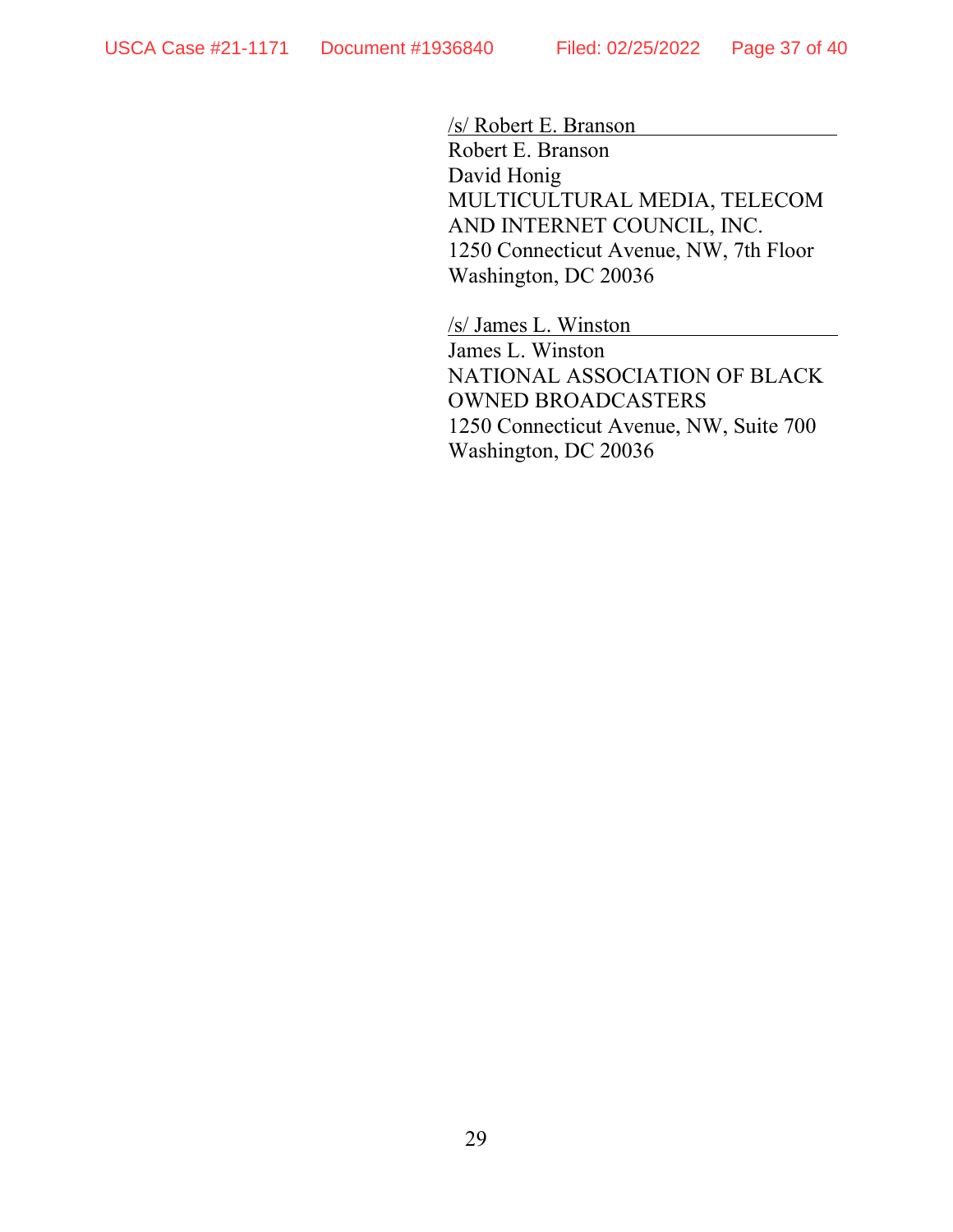# CIRCUIT RULE 32(A)(2) ATTESTATION

In accordance with D.C. Circuit Rule 32(a)(2), I hereby attest that all other

parties on whose behalf this joint brief is submitted concur in its filing.

/s/ Richard Kaplan

Richard Kaplan Attorney for Petitioner National Association of Broadcasters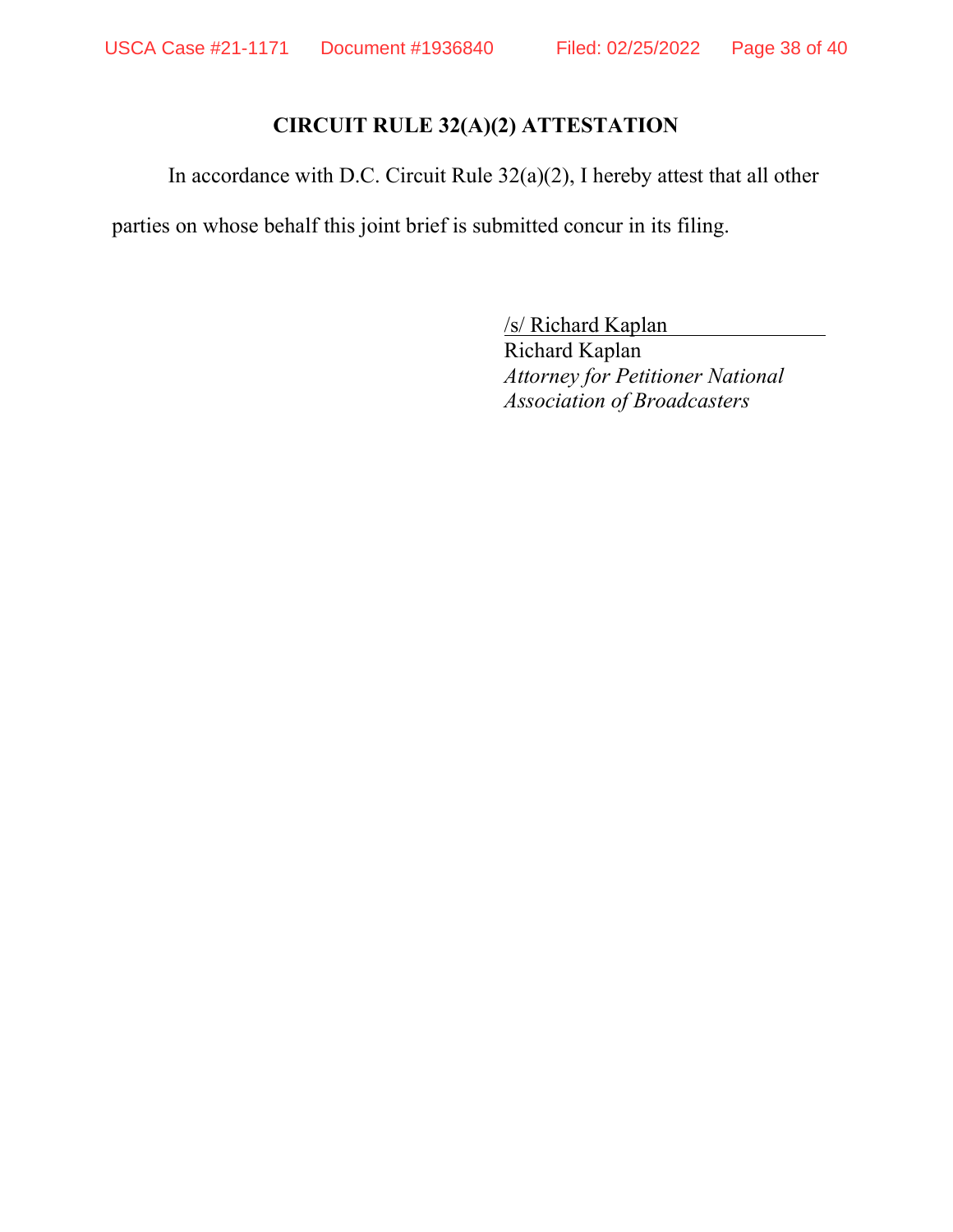# CERTIFICATE OF COMPLIANCE

This brief complies with the typeface requirements of Fed. R. App. P.  $32(a)(5)$  and type-style requirements of Fed. R. App. P.  $32(a)(6)$  because it has been prepared in a proportionally spaced typeface using Microsoft Word in 14 point Times New Roman font.

This brief complies with the word-count limitation of Fed. R. App. P. 32(e) and this Court's October 25, 2021 scheduling order. This brief contains 6,324 words, not counting the parts excluded by Fed. R. App. P. 32(f) and Circuit Rule  $32(e)(1)$ .

> /s/ Richard Kaplan Richard Kaplan Attorney for Petitioner National Association of Broadcasters